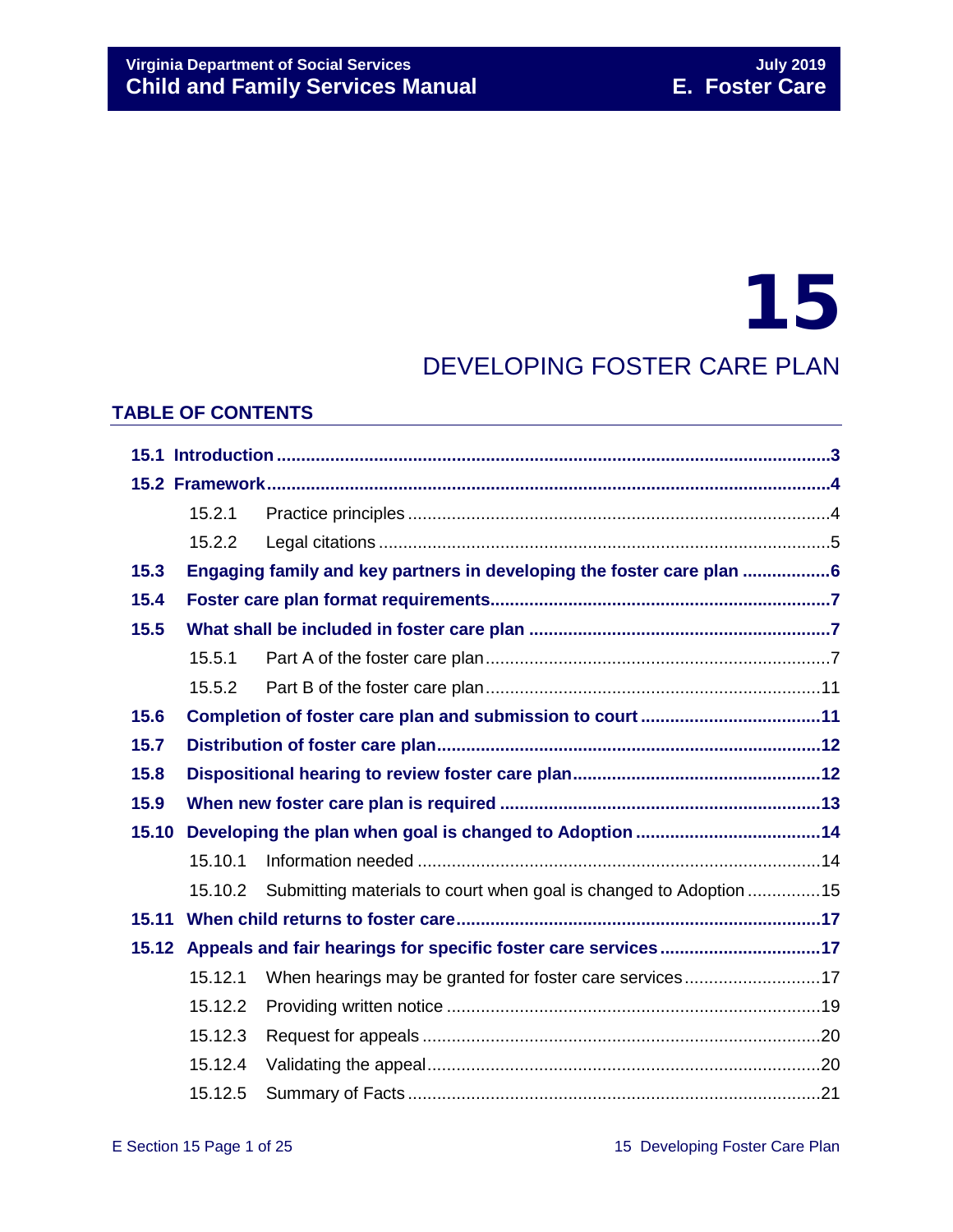#### **Virginia Department of Social Services July 2019 Child and Family Services Manual E. Foster Care**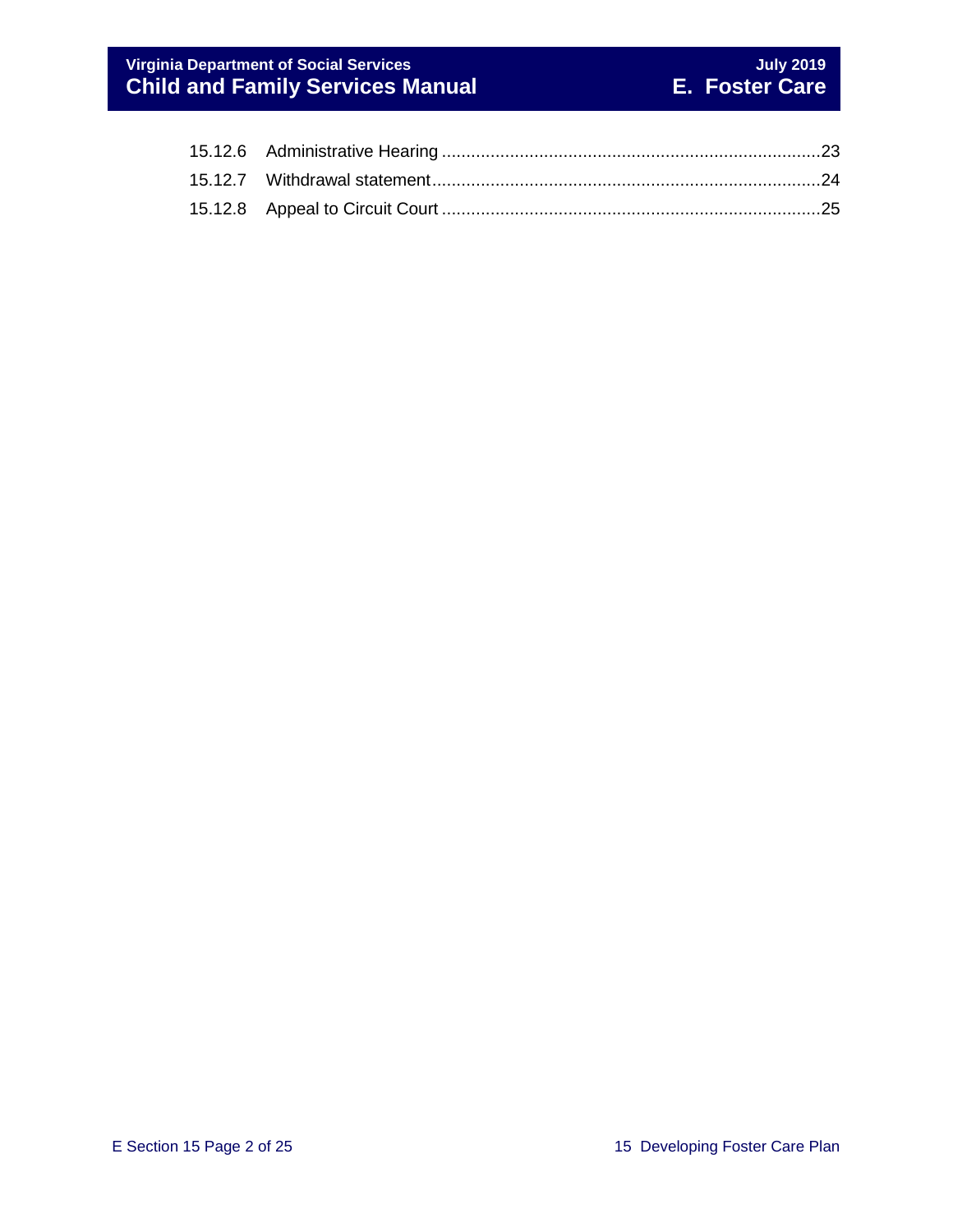## 15 DEVELOPING FOSTER CARE PLAN

### <span id="page-2-0"></span>**15.1 Introduction**

The active involvement of parents, prior custodians, relatives, foster and adoptive families, and other significant individuals in developing and implementing service plans with the child or youth, is integral to creating realistic, family and youth-driven plans. When families are fully engaged in these processes, there is increased likelihood that the service and transition plan activities and objectives will be successfully completed.

There shall be a foster care plan for every child in foster care. Federal and state law require that the safety of the child shall be the paramount concern in service planning (§ [16.1-281\)](http://law.lis.virginia.gov/vacode/16.1-281/).

To help children achieve permanency, careful service planning is essential. Service workers provide assistance to families in very complex and often emotionally-laden situations, with unique desired outcomes. Intervening appropriately increases the likelihood of the service worker's interventions helping everyone to accomplish their goals and increasing the child's safety and well-being.

Service planning is fundamental to effectively serving children and families. Good service planning requires a comprehensive assessment as the basis for the plan. It also involves carefully thinking through the best course of action to achieve a goal and requires a series of steps that shall be executed in proper order. The following steps should involve the child, family, and other significant individuals as appropriate:

- Define the problem or need to be addressed.
- Gather and consider comprehensive information to be sure the nature and causes of the problem or need are fully understood, and to identify the strengths and resources available to the child and family to address the problem or need.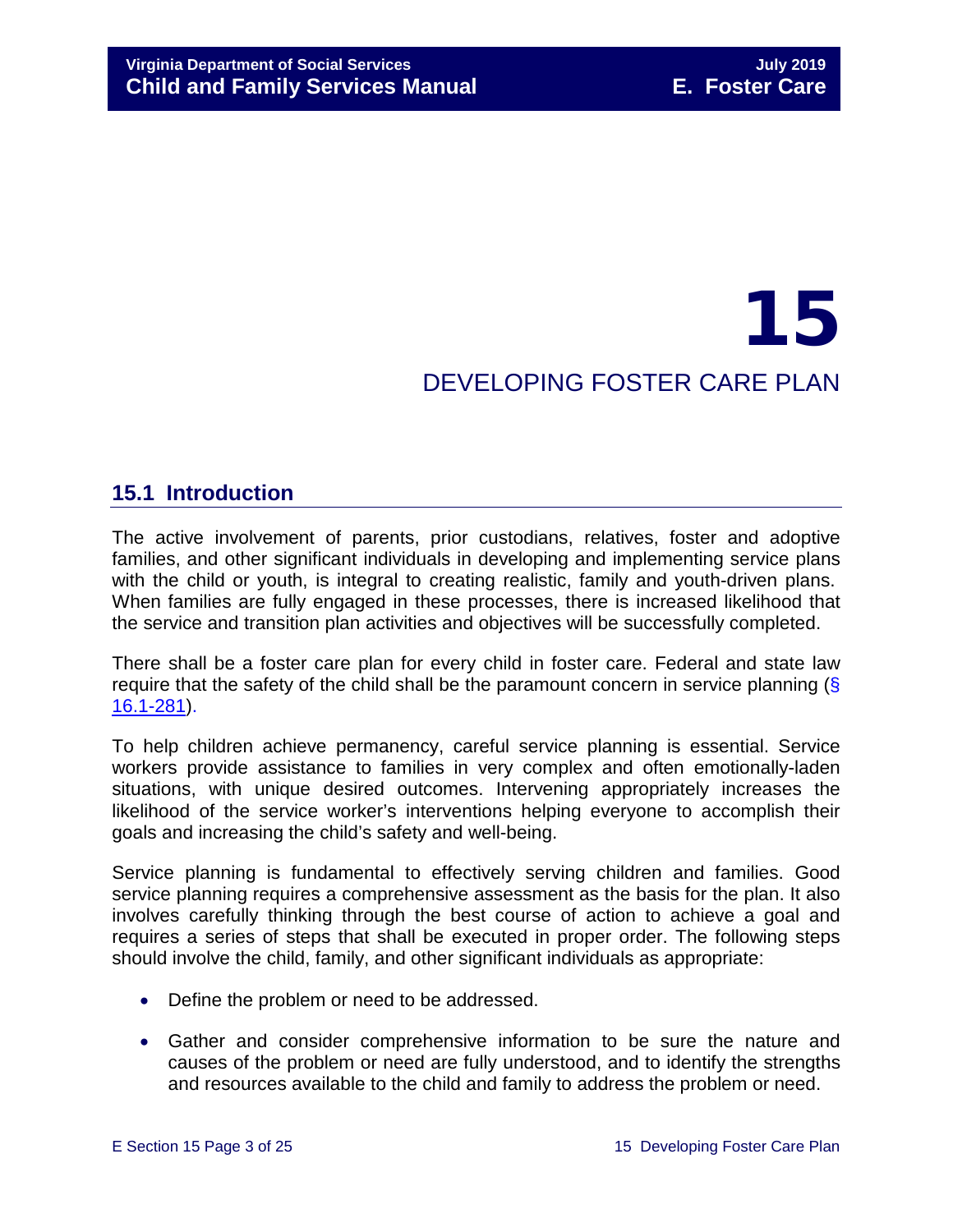- Clarify what needs to be achieved and define concrete ends to be achieved (objectives).
- Discuss and consider possible courses of action that could achieve the desired ends and choose the most appropriate actions.
- Identify who will do what, how they will do it, and by when it will be accomplished.
- Regularly assess if the actions are successful and reassess whether the ends, actions, or persons responsible for the actions needs to be changed.

Finally, foster care plans fulfill court requirements, provide necessary documentation, and help ensure program and fiscal accountability.<sup>1</sup>

### <span id="page-3-0"></span>**15.2 Framework**

The local department of social services (LDSS) shall use federal and state legal requirements, and should use sound practice principles and desired outcomes to guide decision making in developing the service plan.

#### <span id="page-3-1"></span>**1.1.1 Practice principles**

Three fundamental principles in Virginia's Children's Services System Practice Model provide the philosophical basis and guide practice for decision making on developing service plans:

#### **First, we believe in family, child, and youth-driven practice.**

- Children and families will be treated with dignity and respect. The voices of children, youth, and parents are heard, valued, and considered in the decision making regarding safety, permanency, and well-being, as well as in service and educational planning and in placement decisions.
- Each individual's right to self-determination will be respected within the limits of established community standards and laws.
- Family members are the experts about their own families. It is our responsibility to understand children, youth, and families within the context of their own family rules, traditions, history, and culture.
- We engage families in a deliberate manner. Through collaboration with families, we develop and implement creative, individual solutions that build on

Ĩ.

<span id="page-3-2"></span><sup>1</sup> Adapted from: Rycus, J.S. and Hughes, R.C.; "Field Guide to Child Welfare: Case-planning and Family-centered Casework" Vol. II; Child Welfare League of America, 1998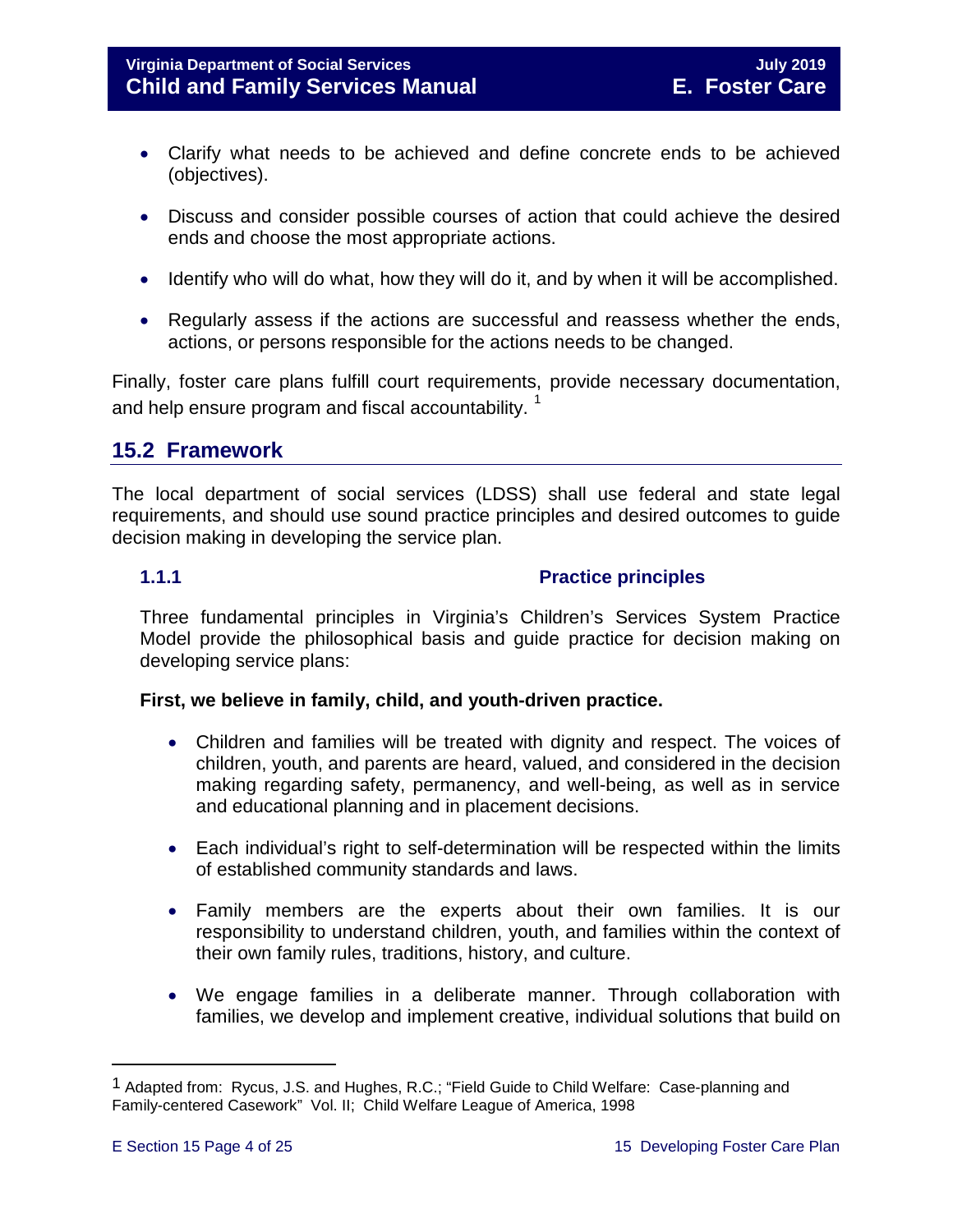their strengths to meet their needs. Engagement is the primary door through which we help youth and families make positive changes.

**Second, we believe in partnering with others to support child and family success in a system that is family-focused, child-centered, and communitybased.** 

• We are committed to working across agencies, stakeholder groups, and communities to improve outcomes for the children, youth, and families we serve.

#### **Third, we believe that how we do our work is as important as the work we do.**

• As we work with children, families, and their teams, we clearly share with them our purpose, role, concerns, decisions, and responsibility.

#### <span id="page-4-0"></span>**1.1.2 Legal citations**

The legal framework and specific requirements for developing service plans are delineated in federal and state law. See the law for complete language by clicking on the citation.

• **Requiring foster care plan** 

 $\circ$ § [16.1-281](http://law.lis.virginia.gov/vacode/16.1-281/)

• **Involving parents in the foster care plan** 

o§ [16.1-281](http://law.lis.virginia.gov/vacode/16.1-281/)

• **Involving the child in the foster care plan** 

o§ [16.1-281](http://law.lis.virginia.gov/vacode/16.1-281/)

• **Developing a youth-directed transition plan** 

o[Social Security Act, Title IV, § 475 \(5\) \(H\) \[42 USC 675\]](http://www.ssa.gov/OP_Home/ssact/title04/0475.htm)

• **Providing for family and foster parent participation in the family assessment and planning team (FAPT)** 

o§ [2.2-5208](http://law.lis.virginia.gov/vacode/2.2-5208/)

• **Components of the foster care plan** 

o [Social Security Act, Title IV, § 475 \(1\) \[42 USC 675\]\)](http://www.ssa.gov/OP_Home/ssact/title04/0475.htm).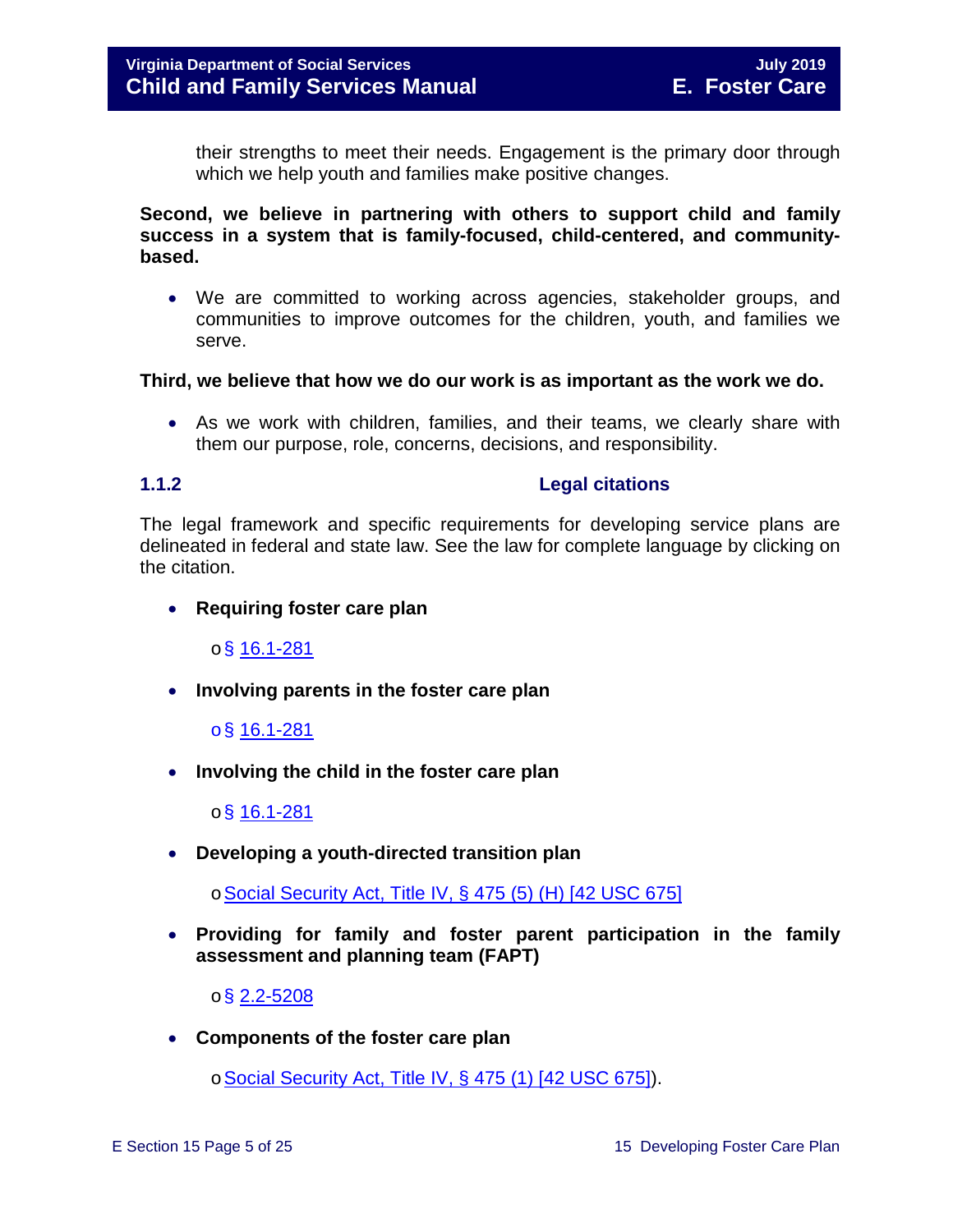#### $o$ § [16.1-281](http://law.lis.virginia.gov/vacode/16.1-281/)

• **Foster care plan sent by court** 

o§ [16.1-281](http://law.lis.virginia.gov/vacode/16.1-281/)

• **Hearing by court to review and approve plan** 

#### $\circ$ § [16.1-281](http://law.lis.virginia.gov/vacode/16.1-281/)

### <span id="page-5-0"></span>**15.2 Engaging family and key partners in developing the foster care plan**

The service worker responsible for case management shall involve the parents or prior custodians in developing the foster care plan by conducting a family partnership meeting (FPM). The service worker shall also involve a child who is 14 years of age or older in the development of the plan and, at the option of the child, up to two (2) members of the planning team who are chosen by the child and are not the service worker or foster parent. A child who is under 14 years of age may be involved in the development of the plan if such involvement is consistent with the best interest of the child. (§ [16.1-281\).](http://law.lis.virginia.gov/vacode/16.1-281/)

The service worker shall also involve the foster and adoptive parents in service planning, as well as family members and other individuals identified by the child or family as significant to them and whose presence in the service planning meetings they desire. The service worker should attempt to involve other service providers and agencies that are involved with the child and family.

Actively engaging the child, family members, and other significant individuals leads to service plans and decisions that are more individualized and relevant to the family, thus increasing the likelihood of implementation and creating more opportunity for lasting change (see [Section 2.6\)](https://fusion.dss.virginia.gov/Portals/%5bdfs%5d/Files/DFS%20Manuals/Foster%20Care%20Manuals/Foster%20Care%20Manual%2007-2019/section_2_engaging_the_child_family_and_significant_adults.pdf#page=13). Family members and other individuals who have significant relationships with the child and family may be able to provide important resources and supports for inclusion in the service plan (see [Section 2.4\)](https://fusion.dss.virginia.gov/Portals/%5bdfs%5d/Files/DFS%20Manuals/Foster%20Care%20Manuals/Foster%20Care%20Manual%2007-2019/section_2_engaging_the_child_family_and_significant_adults.pdf#page=8).

Parents do not have to be included in the foster care plan when parental rights have been terminated or the LDSS has made diligent efforts to locate the parent(s) and such parent(s) cannot be located (§ [16.1-281\)](http://law.lis.virginia.gov/vacode/16.1-281/).

The service worker may refer the child and family to the Family Assessment and Planning Team (FAPT) for assistance in identifying their strengths, needs, services, and resources. The service worker's decision to refer a case to the FAPT should be guided by local Community Policy and Management Team (CPMT) procedures for referral.

When developing the foster care plan, the LDSS shall inform, in writing, individuals who are recipients of a service in the foster care plan and individuals who are requesting a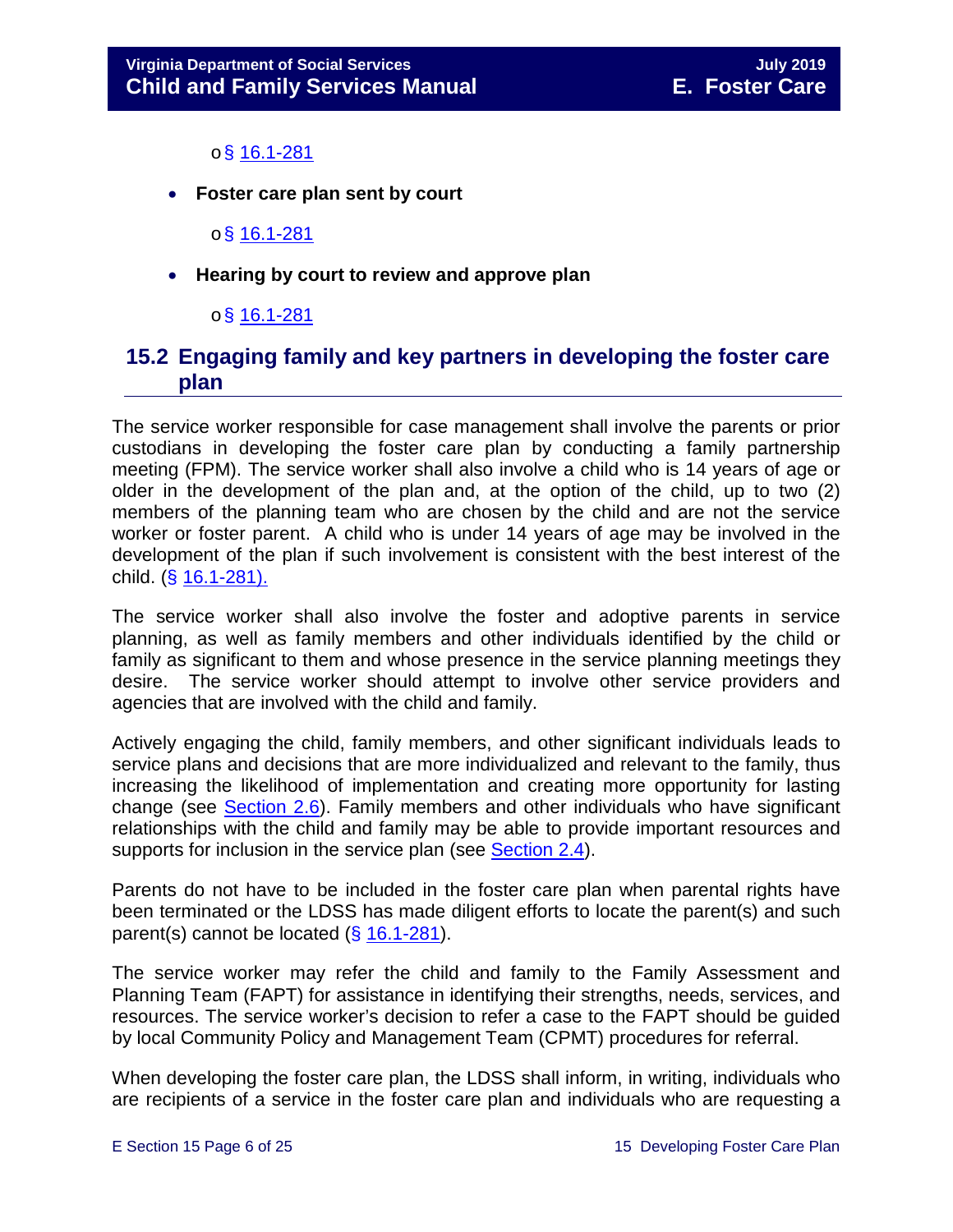service in the plan of their right to appeal the denial of specific foster care services as defined in [Section 15.12.1,](#page-16-2) or the delay of a decision regarding such foster care services, that are delineated in the foster care plan and approved by the court. If the service is not in an approved service plan, then the denial is not an appealable denial of a claim for foster care services. The LDSS shall inform the individual that the LDSS will mail the individual written notice at least ten (10) days before any action to discontinue, terminate, suspend, or change such foster care services. The individual may request a hearing within thirty (30) days of their receiving written notice of the denial. See [Section](#page-18-1)  [15.12.2](#page-18-1) on providing written notice.

### <span id="page-6-0"></span>**15.3 Foster care plan format requirements**

The LDSS shall complete the Foster Care Plan in OASIS. The LDSS may use the Individual Family Service Plan (IFSP) developed by the FAPT if the plan meets the requirements of the Foster Care Plan listed in the following sections and is accepted by the court as a substitute  $(\S 16.1-281)$  $(\S 16.1-281)$ .

### <span id="page-6-1"></span>**15.4 What shall be included in foster care plan**

The foster care plan should describe the complement of services and supports required to achieve the permanency goal for the child. The plan should address the unique needs of the child and family and should build upon their strengths, resources, and natural supports, as identified through the comprehensive child and family assessment process (see [Section 5\)](https://fusion.dss.virginia.gov/Portals/%5bdfs%5d/Files/DFS%20Manuals/Foster%20Care%20Manuals/Foster%20Care%20Manual%2007-2019/section_5_conducting_child_and_family_assessment.pdf). Services should be for a planned period of time to meet specific needs.

The foster care plan shall directly address any needs or conditions that led to the placement of the child as described in the Child Protective Services Safety Assessment and the Foster Care Initial Assessment as needing remediation. It shall also describe appropriate services and supports that will be offered to the child in foster care and his or her family to address these needs. These services and supports shall be documented in the child's foster care plan or Individual Family Service Plan (IFSP).

The Code of Virginia (§ [16.1-281\)](http://law.lis.virginia.gov/vacode/16.1-281/) and federal law describe the requirements for the foster care plan.

#### **1.1.3 Part A of the foster care plan**

Part A shall include:

- <span id="page-6-2"></span>• The reason the child came into care and why placement is needed.
- The services offered to prevent removal of the child from the home of the birth parents/prior custodian.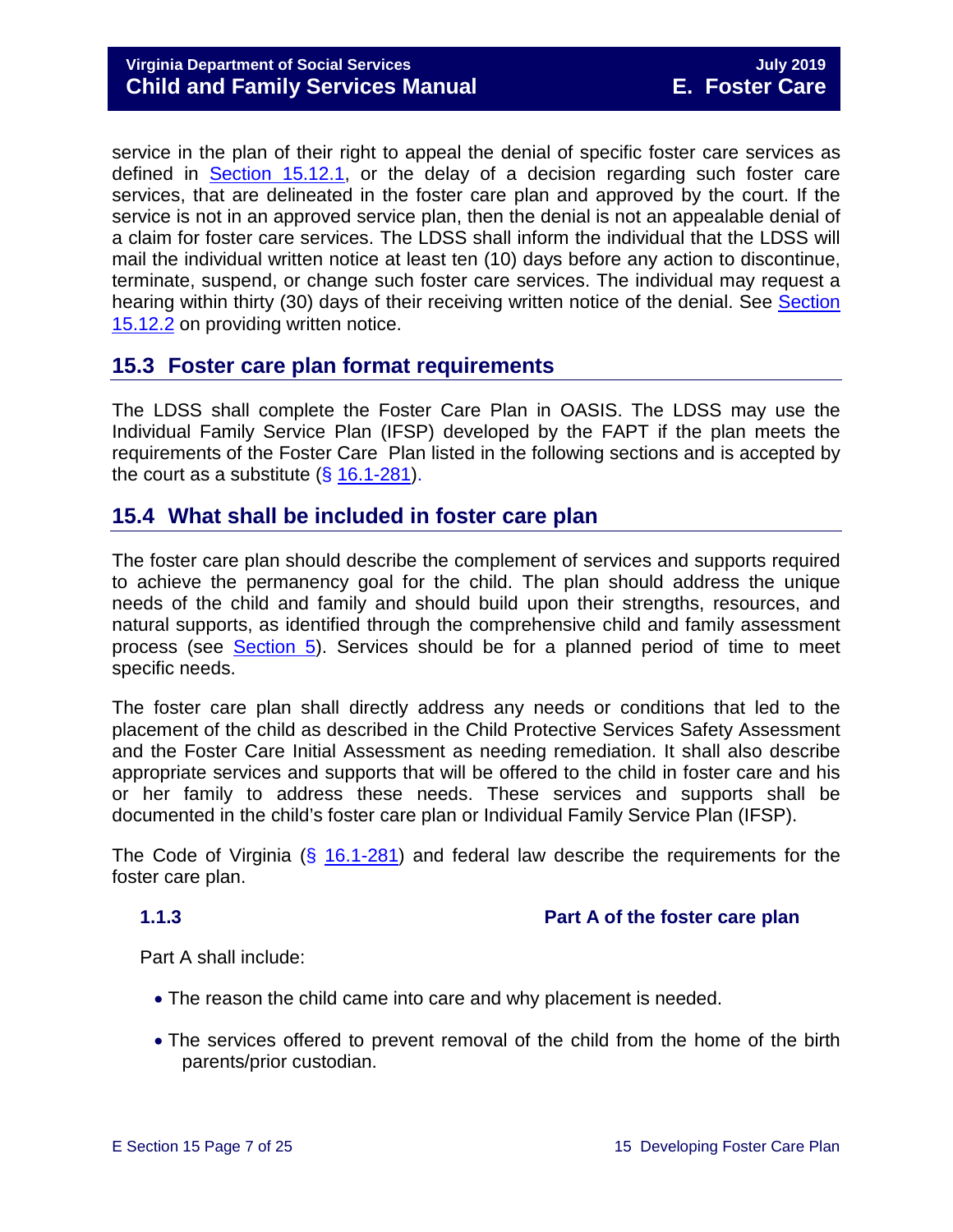- The child's situation at the time of placement in relation to the child's family. If the child has been placed in a foster family home or child-care institution a substantial distance from the home of the parent(s), or in a different State, the service plan shall explain the reasons why such a placement is appropriate and is in the best interests of the child;
	- oAssurances that if the child has been placed in foster care in a State outside the state in which the his parent(s) are located (usually this will be Virginia), an agency caseworker on the staff of the Virginia LDSS, or the State in which the child has been placed, or of a private agency under contract with Virginia, visits the child and submits a report on the visit to the State where the home of the child's parent(s) is located;
- The appropriateness of the foster care goal and all services provided to the child, family and foster parents as they relate to the reasons the child entered care and the services provided to enhance the child's safety and well-being while in care.
- The most current and accurate information available regarding the child's education status shall be documented in the education screens in OASIS and a printed Education Report shall be attached to the child's foster care plan. The child's education report includes:
	- o The child's state testing identifier (STI) Number
	- o The child's current school, address, and grade
	- o The child's current school performance and whether the child has an Individualized education plan or 504 plan.
	- o Information regarding the Best Interest Determination meeting.
- The most current and accurate information available regarding the child's health shall be documented in the health information screens in OASIS and a printed Health Report shall be attached to the child's foster care plan. The Health Report is based on all available health assessments, evaluations, and reports by qualified health care professionals who are knowledgeable of the child's health and/or health history. The Health Report includes:
	- o Child's current health status:
		- Whether the child's immunizations are up-to-date as of the child's last medical appointment. If the immunizations are not current, describe actions being taken so they are current.
		- Child's current health status and conditions.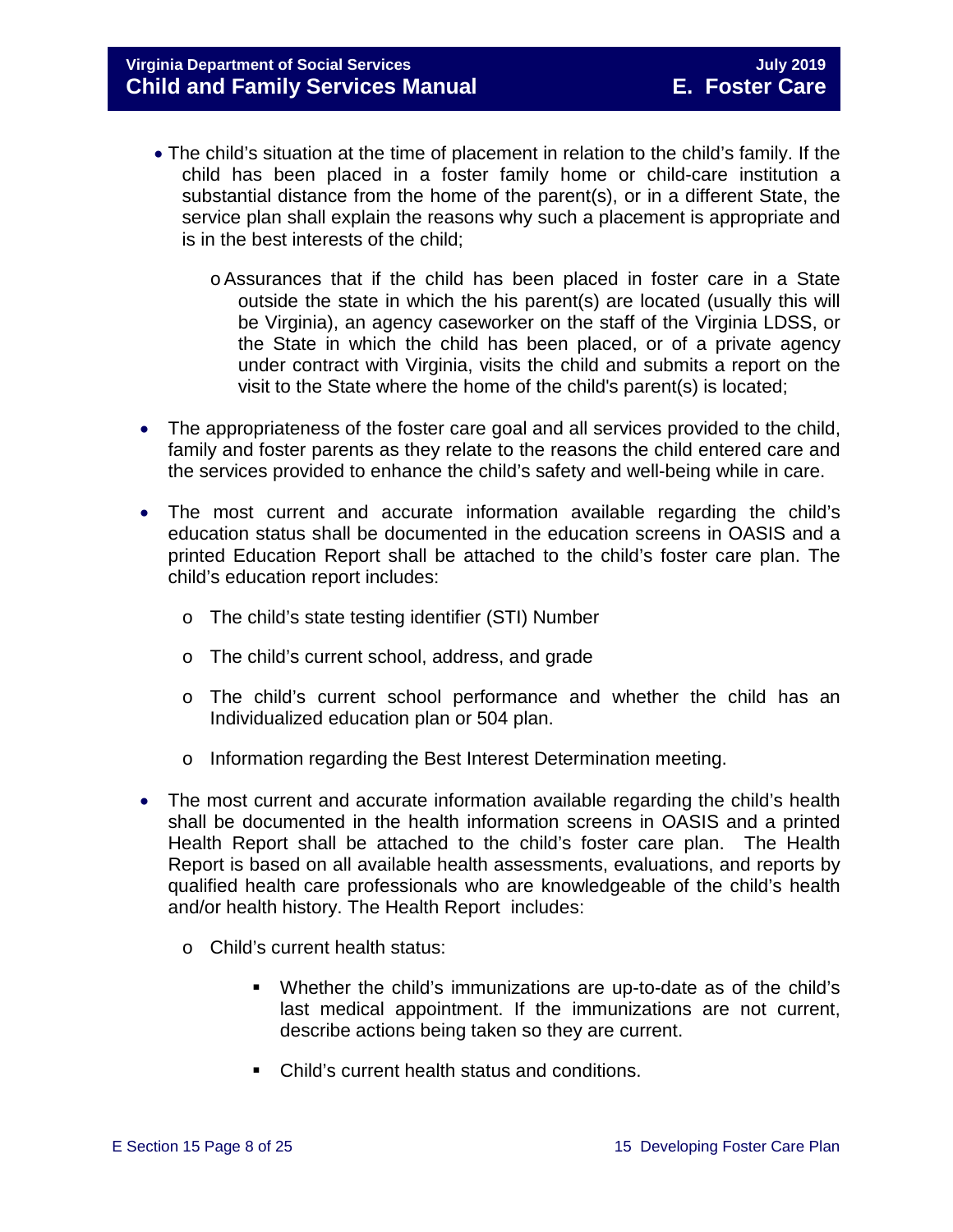- o The names, addresses, and phone numbers of the child's current health care providers, including all medical, specialty, pharmacy, dental, mental health, substance abuse, clinic, urgent care, emergency room, and hospital providers, as appropriate.
- o The child's medications, including psychotropic medications.
- o List of other health information in the child's case record, including a record of the child's immunizations.
- o Any other relevant health information concerning the child.
- The nature of the placement or placements that will be provided the child. This shall include a description of the type of home or facility in which the child is to be placed.
- A discussion of the appropriateness of the placement and how the placement will provide a safe environment for the child. This should also include decisions made during the FPM, efforts made to place the child with extended family members, efforts made to place the child in the least restrictive (most family like) setting available that is in the best interest of the child and can meet any special needs of the child, and the efforts made to place the child in close proximity to the parent's home.
- A discussion regarding normalcy and how it is being implemented specific to the child [\(see section 6.8\)](https://fusion.dss.virginia.gov/Portals/%5bdfs%5d/Files/DFS%20Manuals/Foster%20Care%20Manuals/Foster%20Care%20Manual%2007-2019/section_6_placement_to_achieve_permanency.pdf#page=26).
- A discussion of how any court orders in respect to this child were carried out.
- The needs that should be met to achieve the goal for the child. Needs should be identified for the child, the birth parents/prior custodians, and foster parents.
- A plan for visitation between the child and parent/prior custodians. If siblings are separated, a plan for visitation and communication with siblings shall also be included. The visitation or communication plan should take into account the wishes of the child. The foster care plan should include specific objectives for parents including frequency and location of visits and expected observations that would demonstrate adequate parenting and state any restrictions or limitations to the visits or communications. The communications may include, but are not limited to, face-to-face visits, telephone calls, and email correspondence.
- The permanency goal selected for the child and family including the rationale as to why this goal is selected.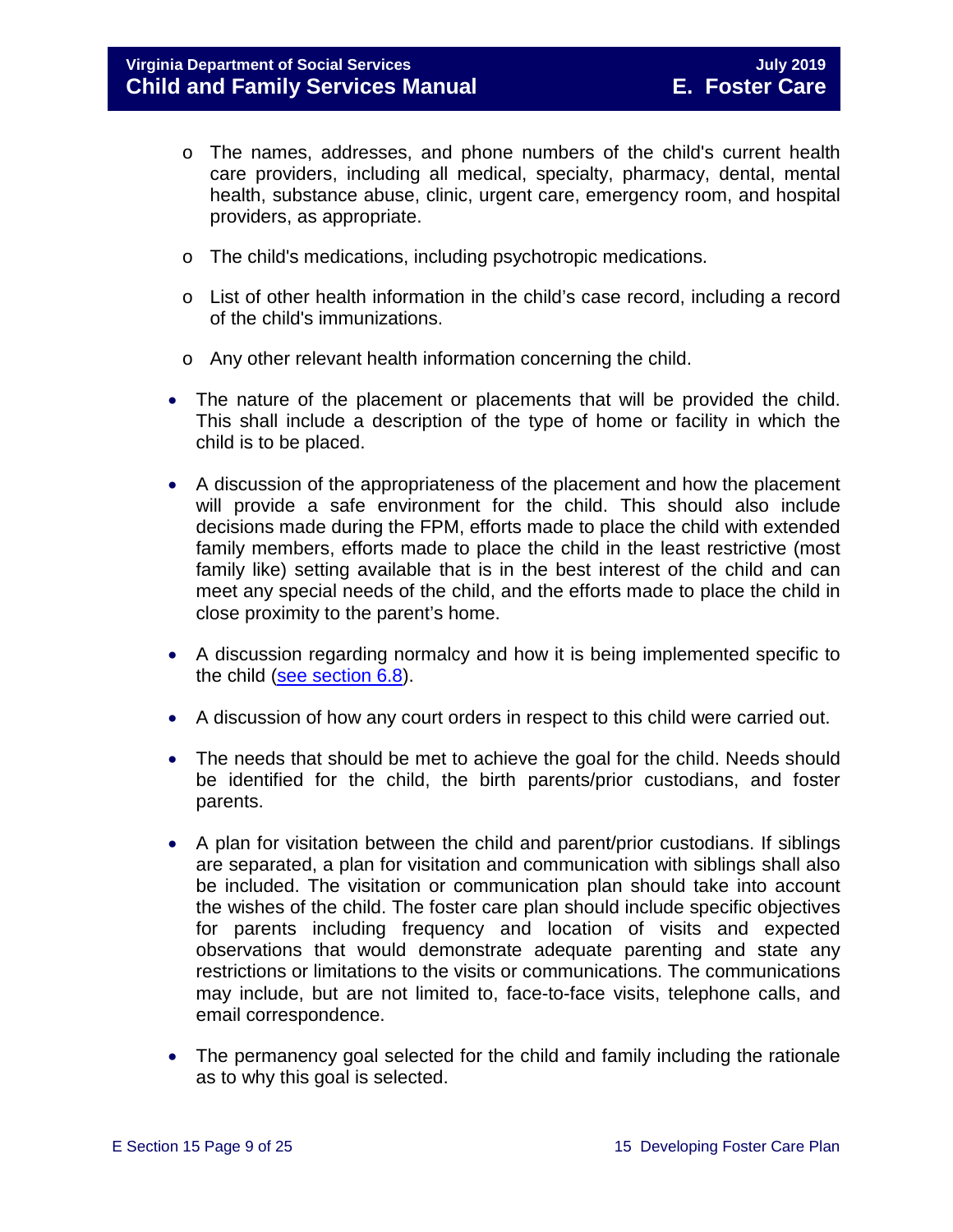#### **Virginia Department of Social Services July 2019 Child and Family Services Manual**

- A concurrent permanency plan selected for the child and the needs and services related to achieving the concurrent goal.
- The program, care, services, and support which will be offered and a discussion of how these services will meet the specific needs of the child, parents/prior custodian, and foster parents. For teens 14 or over, the specific independent living services to meet the needs of the youth to assist the youth, family, and foster family or care provider in the youth's transition to independence. A copy of the youth's transition plan shall also be printed and attached to the foster care plan.
- Prior to and within the 90 days prior to the older youth turning age 18 or discontinuing foster care services, the LDSS, and other individuals as appropriate, will offer assistance to the youth to update his foster care plan, or independent living services and transition plan that is attached to the foster care plan, focusing specifically on the independent living services, skills, and resources the youth will need to transition from foster care and become selfsufficient and independent. The LDSS shall allow and assist the youth in directing the development of the updated plan and shall include all the information deemed necessary by the youth and consistent with the youth's need for safety and well-being.
- Target dates for completion of the services provided to the child, the parents/prior custodians, and foster parents.
- Responsibilities, including conduct and support, which will be sought from the parents or prior custodians, including target dates for completion.
- Responsibilities assigned to the child, foster parents, adoptive parents, or other provider with target dates for completion.
- The projected date for goal achievement.
- Description of how the child, parents or prior custodians, foster parents or other providers, and any additional individuals who are part of the child's or family's social support network were involved in the planning process. If the child and parents/prior custodians were not involved, the reasons shall be explained.
- Information on an individual's right to appeal LDSS decisions on specific services and placement in the foster care service plan approved by the court as defined in [Section 15.12.1.](#page-16-2)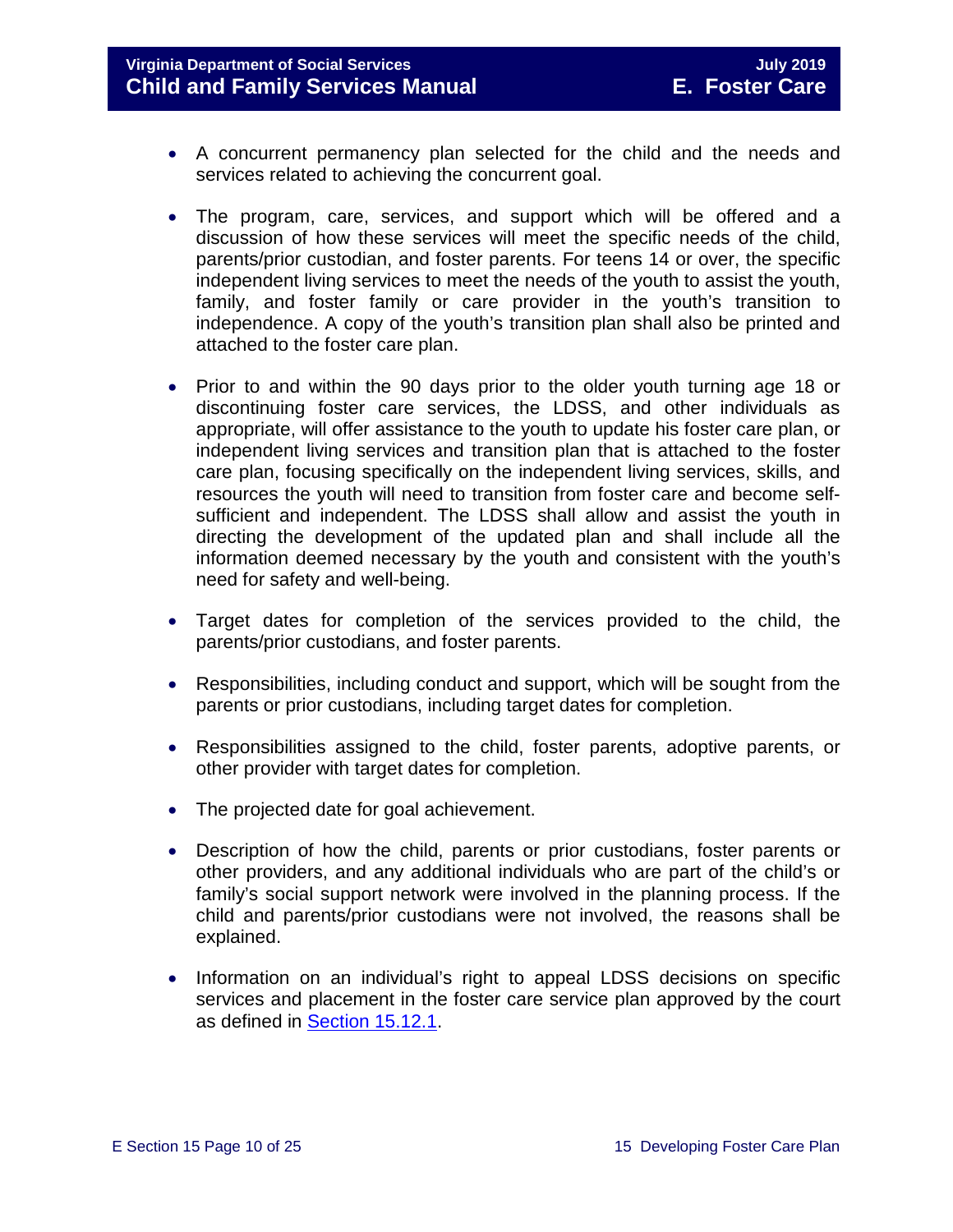#### <span id="page-10-0"></span>**1.1.4 Part B of the foster care plan**

A separate section of the foster care plan or the IFSP shall be completed when the child cannot be returned to the parents or prior custodians within a practicable time (§ [16.1-281\)](http://law.lis.virginia.gov/vacode/16.1-281/). Additional information on permanency efforts may also be documented in this section of the foster care plan.

Complete Part B of the foster care plan form, based on the goal for the child. Describe fully the reasons the child cannot return home within a practicable time, consistent with the child's best interests.

- Describe the opportunities and plans for achieving the following goals and the reasons these goals are or are not feasible:
	- oAchieving Adoption within the shortest practicable time.
	- oAchieving Placement with Relatives if a subsequent transfer of custody is planned.

If the goals of Return Home, Adoption, or Placement with Relatives with a subsequent custody transfer are not feasible, and the child is 16 years of age or older, the reasons have been described for one of the following:

- Explain why Permanent Foster Care is the plan for the child, describing the significant relationship with the foster parent(s) and how the child's needs will be met on a long-term basis;
- Explain why Another Planned Permanent Living Arrangement is the plan for the child, describing the child's severe, chronic, and disabling condition that is emotional, physical, or neurological in nature and that requires long-term residential treatment of six (6) months or longer. Explain why all other goals have been ruled out.

### <span id="page-10-1"></span>**15.5 Completion of foster care plan and submission to court**

A full foster care plan on all children shall be completed in OASIS and, if the IFSP is used, it shall be filed in the case record. The foster care plan shall be completed:

- Within 45 days of custody/placement (whichever comes first) of a child through court commitment, non-custodial foster care agreement, or a permanent entrustment agreement; or
- **Within 30 days** of signing a temporary entrustment for a placement of 90 days or more; the plan is the basis for requesting court approval of the entrustment.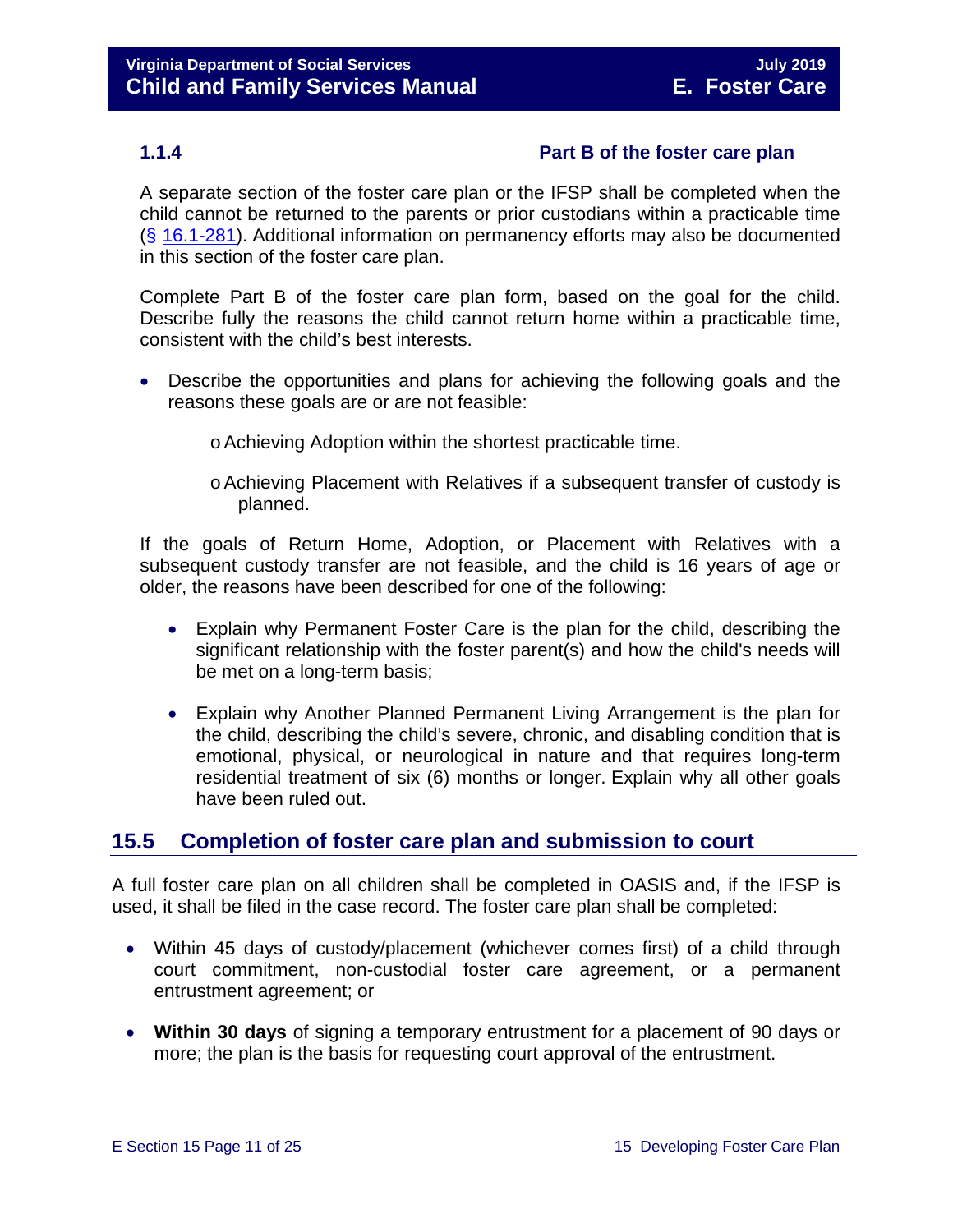The completed foster care plan shall be submitted to court within 45 days of custody or placement, unless the child:

- Is living in his own home.
- Is in an adoptive placement.
- Has had a plan previously filed with the court as a result of the agency's seeking court approval of a temporary entrustment or non-custodial foster care placement.

The judge may extend the time for submitting the foster care plan to the court an additional 60 days. The LDSS shall still have a completed foster care plan in the record within the 45 days of placement to comply with federal regulations.

For a temporary entrustment of 90 days or more, the plan shall be submitted to the court **within 30 days** of signing the agreement.

### <span id="page-11-0"></span>**15.6 Distribution of foster care plan**

The worker submits the foster care plan transmittal with the names and addresses of the following individuals along with a copy of the entire foster care plan to the court. The court is responsible for forwarding the plan to:

- The attorney (GAL) for the child.
- The child's parent(s) or any other person standing in loco parentis, unless they have been permanently relieved of the care and custody of the child.
- Other persons the court deems appropriate, such as the court appointed special advocate.

A copy of the foster care plan, including the section describing why a child cannot be returned home (Part B of the foster care plan as described in **Section 15.5.2)** is sent by the court to the foster and/or adoptive parent. The LDSS shall send a copy of the foster care plan to the new placement provider, when a placement changes.

### <span id="page-11-1"></span>**15.7 Dispositional hearing to review foster care plan**

The court will review and approve the plan at the dispositional hearing occurring within 60 days of when the child entered foster care. If a child is entrusted, the court will approve the plan at the hearing when the entrustment agreement is approved. This hearing is considered to be the first opportunity for the foster care plan to be heard in court and, therefore, it is the first time that the status of the case is reviewed in court.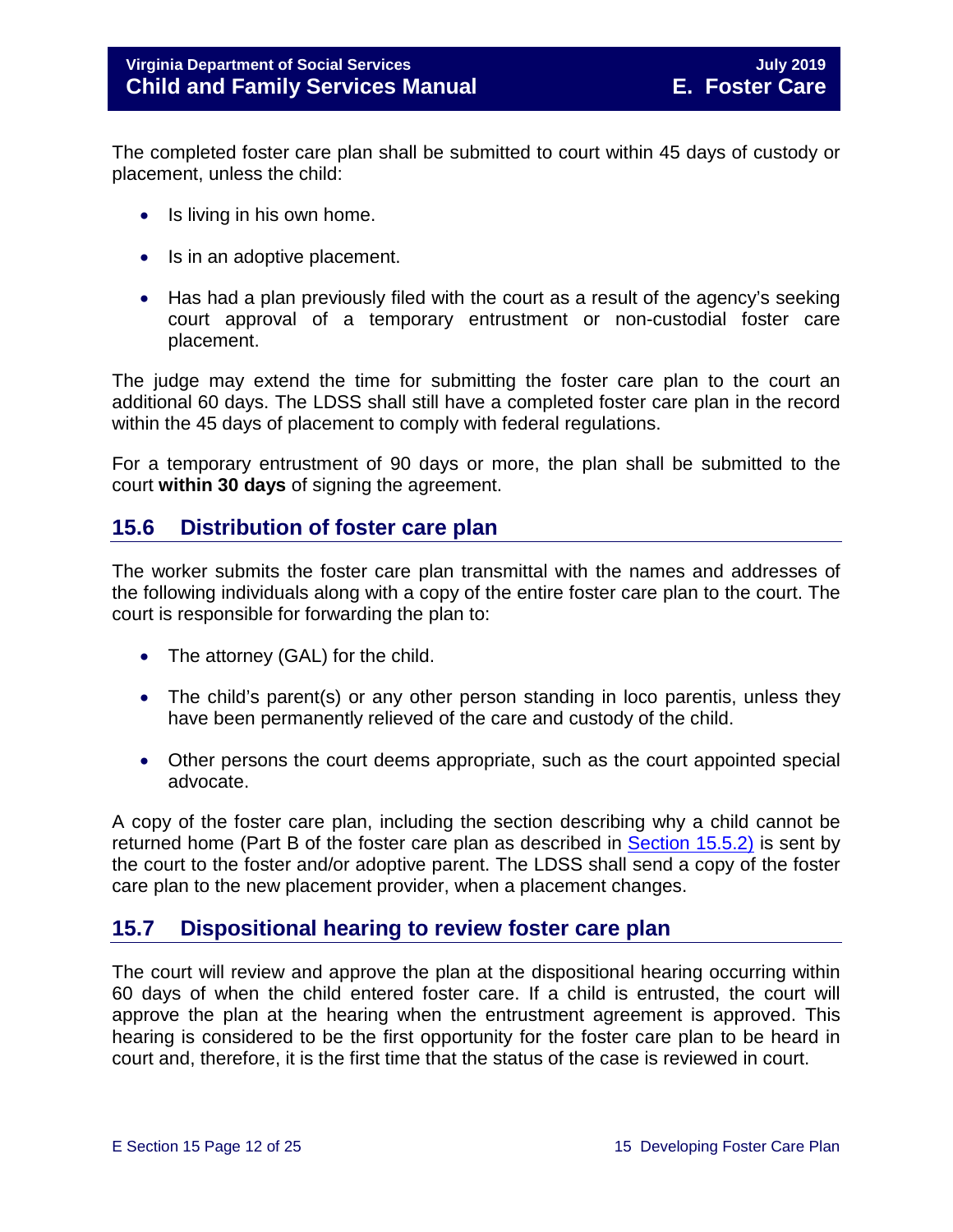The court and the LDSS shall make reasonable efforts to ensure that parents and foster and adoptive parents receive notice of the dispositional hearing. In addition, the transmittal submitted to the court with the foster care plan shall include the names and addresses of foster and pre-adoptive parents and relative caregivers who are to receive notification by the court of the date of the hearing and of their right to be heard. The status of each foster care case shall be reviewed no less than once every six (6) months by a court or an administrative review (Social Security Act, Title IV, § 475 (5) (b) [\[42 USC 675\]\)](http://www.socialsecurity.gov/OP_Home/ssact/title04/0475.htm). These periodic reviews shall occur on a time frame that begins on the date the child is determined to have entered foster care (see [Section 3.3\)](https://fusion.dss.virginia.gov/Portals/%5bdfs%5d/Files/DFS%20Manuals/Foster%20Care%20Manuals/Foster%20Care%20Manual%2007-2019/section_3_entering_foster_care.pdf#page=3).

This same section of federal law also requires that "notice and an opportunity to be heard shall be given to foster parents, pre-adoptive parents, and relative caregivers." The service worker should provide and discuss with these individuals a copy of the brochure [Adoption and Safe Families Act: Applying the Notice and Right to Be Heard](http://www.courts.state.va.us/courtadmin/aoc/cip/resources/asfa_brochure_web.pdf)  [Provision in Virginia's Juvenile and Domestic Relations District Courts.](http://www.courts.state.va.us/courtadmin/aoc/cip/resources/asfa_brochure_web.pdf) This brochure explains the requirements of timely notice and opportunity to be heard in six month review hearings and permanency hearings held with respect to the child in their care. It explains they do not have the right to standing as a party to the case.

The LDSS shall complete the Foster Care Transmittal Form (DC-552) and shall include the name and contact information of the foster and adoptive parent on the form where indicated. The foster and adoptive family may be present in court for the review of the foster care plan. However, they will be excluded from the courtroom for that part of the hearing regarding the allegations of abuse and neglect.

At this hearing, the foster care review hearing date is set to occur within four (4) months and appropriate individuals including foster, adoptive, and foster and adoptive parents are provided notice to attend the hearing.

Because of the requirement to hold a permanency planning hearing 12 months after placement, parents should be informed no later than the dispositional hearing of:

- What the LDSS expects of them.
- The importance of assisting in developing and cooperating with the foster care plan requirements.
- The existence of a concurrent permanency plan goal and rationale for such a goal should the child not be able to return home.
- The length of time they have to make changes necessary for the return of their child(ren).

### <span id="page-12-0"></span>**15.8 When new foster care plan is required**

After the initial foster care plan is developed, a new plan is required: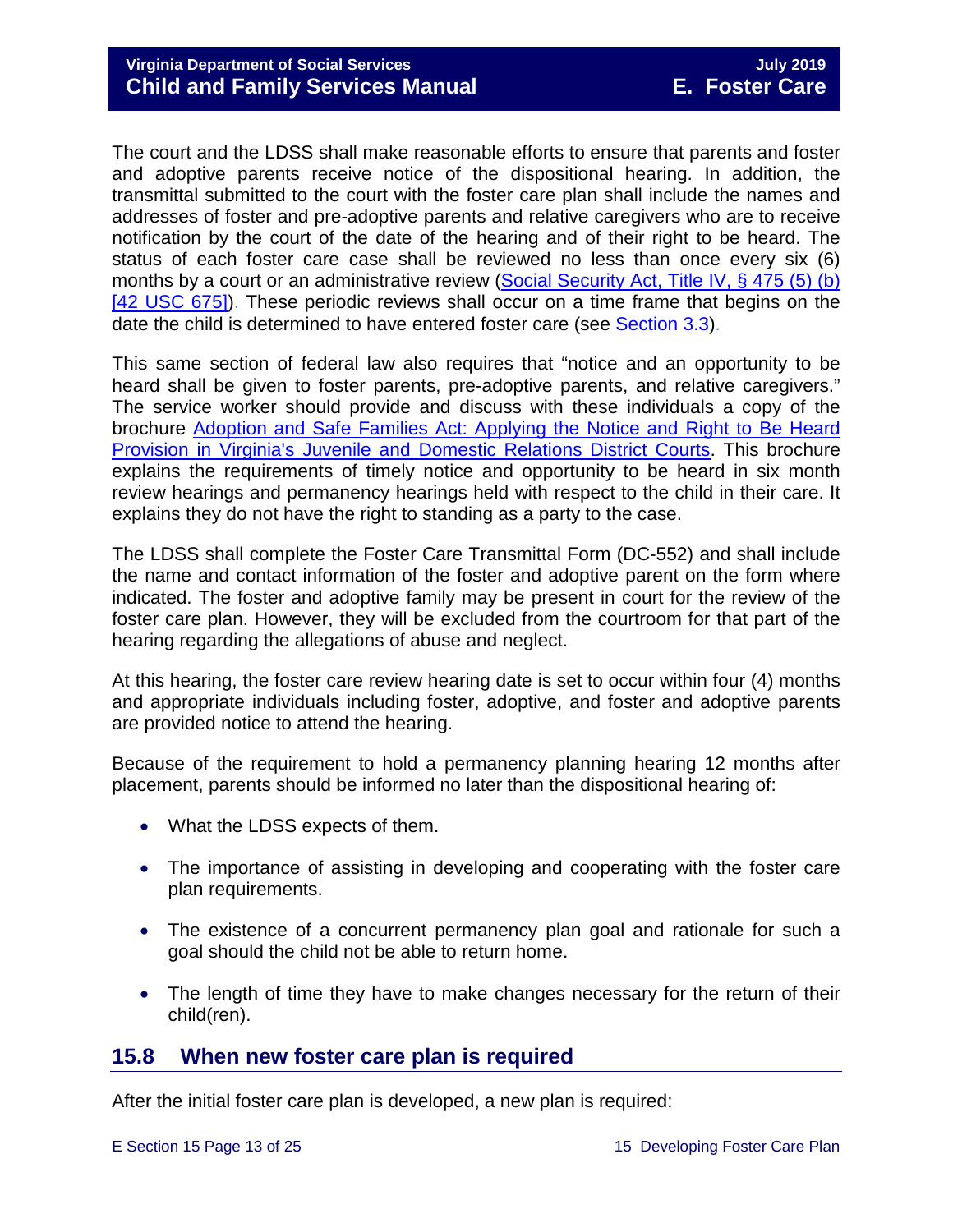- As a result of a change in goal (this plan shall be submitted to the court).
- For any permanency planning hearing.
- When a child returns from a commitment to the Department of Juvenile Justice.
- When a youth ages out of foster care and enters into the Fostering Futures Program.

A FPM should be convened prior to the development of the new foster care plan in each of these situations.

### <span id="page-13-0"></span>**15.9 Developing the plan when goal is changed to Adoption**

At the permanency planning hearing, or at any other hearing that results in the decision to change the child's goal to adoption, the LDSS shall file a petition with the court 30 days prior to the hearing to terminate parental rights, along with the foster care plan.

#### <span id="page-13-1"></span>**1.1.5 Information needed**

When the goal of Adoption is selected, consultation between the foster care and adoption staff shall occur. Additional information may need to be gathered. This information is critical, as it will serve as a basis for identifying adoption services, will be used in the selection of an appropriate adoptive home, and will be the only information available to the child after adoption about the child's birth family and background. If any of this information is missing from the foster care record, one of the services that shall be identified on the new plan will be to obtain the missing information. The additional information that may need to be gathered includes:

- Detailed information about birth, medical, and developmental history of the child and family, including genetic information.
- Current information on health, developmental, and educational functioning of the child, and recommendations for any necessary follow-up treatment or further check-ups with specialists. If medicals have not been done in the last 12 months, the adoptive placement plan shall reflect that these will be obtained once termination of parental rights has been achieved.
- Information from foster parents about the child's attitudes, habits, and daily routines, their methods of discipline, and pertinent observations as to the child's reactions and relationships in their home, likes and dislikes, nicknames, and favorite toys.
- Information regarding whether the siblings are presently together in foster care, and the relationships of the siblings to each other.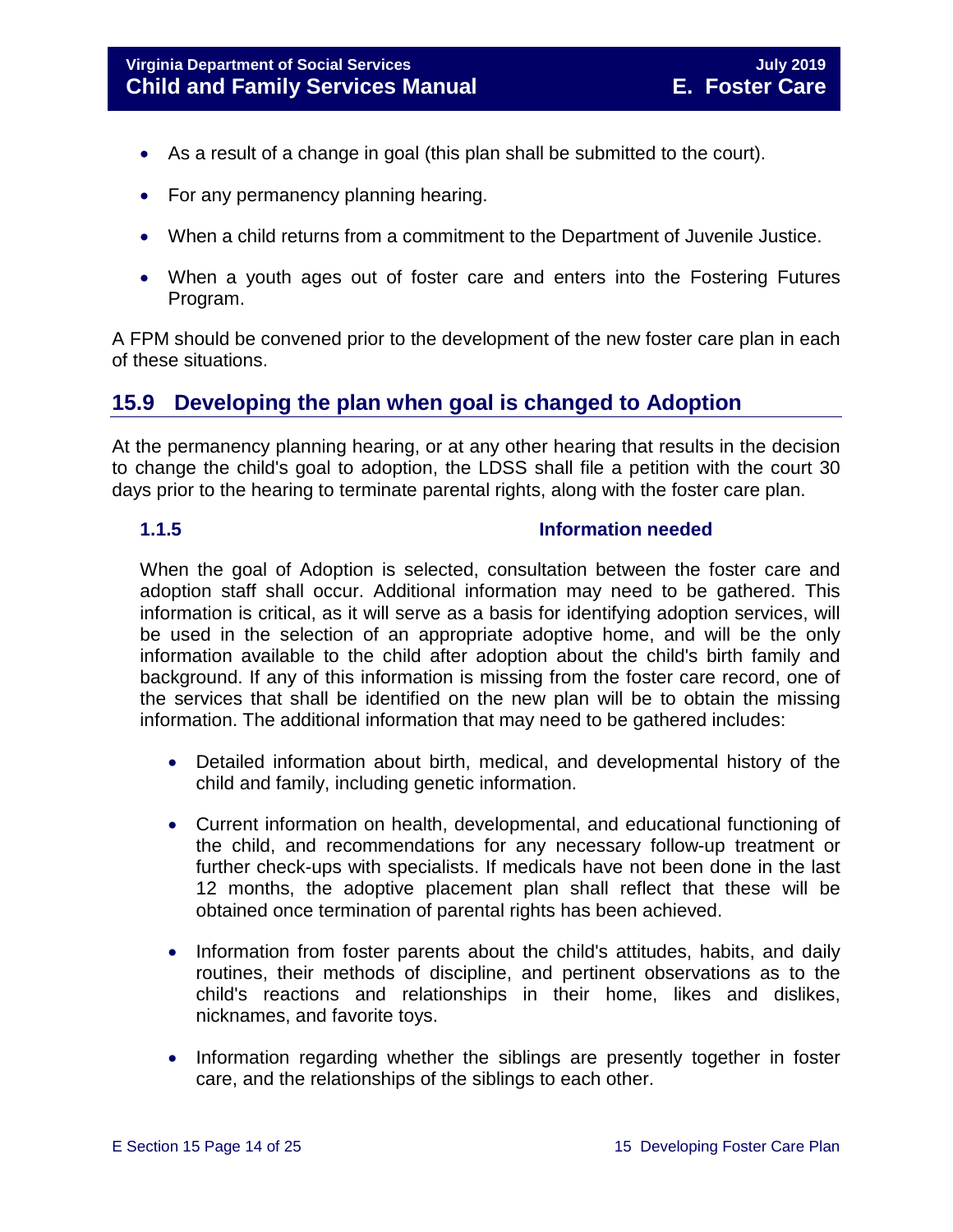- Information about the child's relationship with the birth family, including extended relatives and an assessment of the impact of termination of parental rights on the child and family.
- Information about the child's relationship with his or her birth family and the child's desire to maintain contact with his parent(s) should be used to consider the possibility of developing a PACCA for the child and, if applicable, should be used in discussing the possibility of a PACCA with the prospective adoptive parents.
- Information about the child's relationship with the foster parents to assess the level of bonding to determine whether the foster parents should be considered as an adoptive resource for the child.

#### <span id="page-14-0"></span>**1.1.6 Submitting materials to court when goal is changed to Adoption**

When submitting a new foster care plan, the LDSS shall submit the following documents to the court **30 days prior** to the scheduled foster care review hearing: requesting a change to the goal of Adoption

- A petition for a foster care review hearing.
- A Foster Care Plan Review Form which shall include any updates to the initial Foster Care Plan.
- A Foster Care Plan Transmittal listing individuals who should receive a copy of the petition and/or be notified of the hearing. These individuals include the child, if age 12 or over, the parents, guardian, or prior custodian, the Guardian Ad Litem, the foster parents, the LDSS, and any other interested parties identified by the LDSS or those the court directs.

The court will review progress toward meeting the foster care goal, approve changes to the plan, enter any appropriate orders, and determine whether reasonable efforts have been made to return the child home, if that is the goal, or to finalize another permanent placement.

The foster care plan shall include:

- A statement and documentation that the goal of Adoption is in the best interest of the child; this is put in Part B or a separate section of the foster care plan.
- The reasons for selecting the goal of Adoption; this is put in Part B or a separate section of the foster care plan (Part A).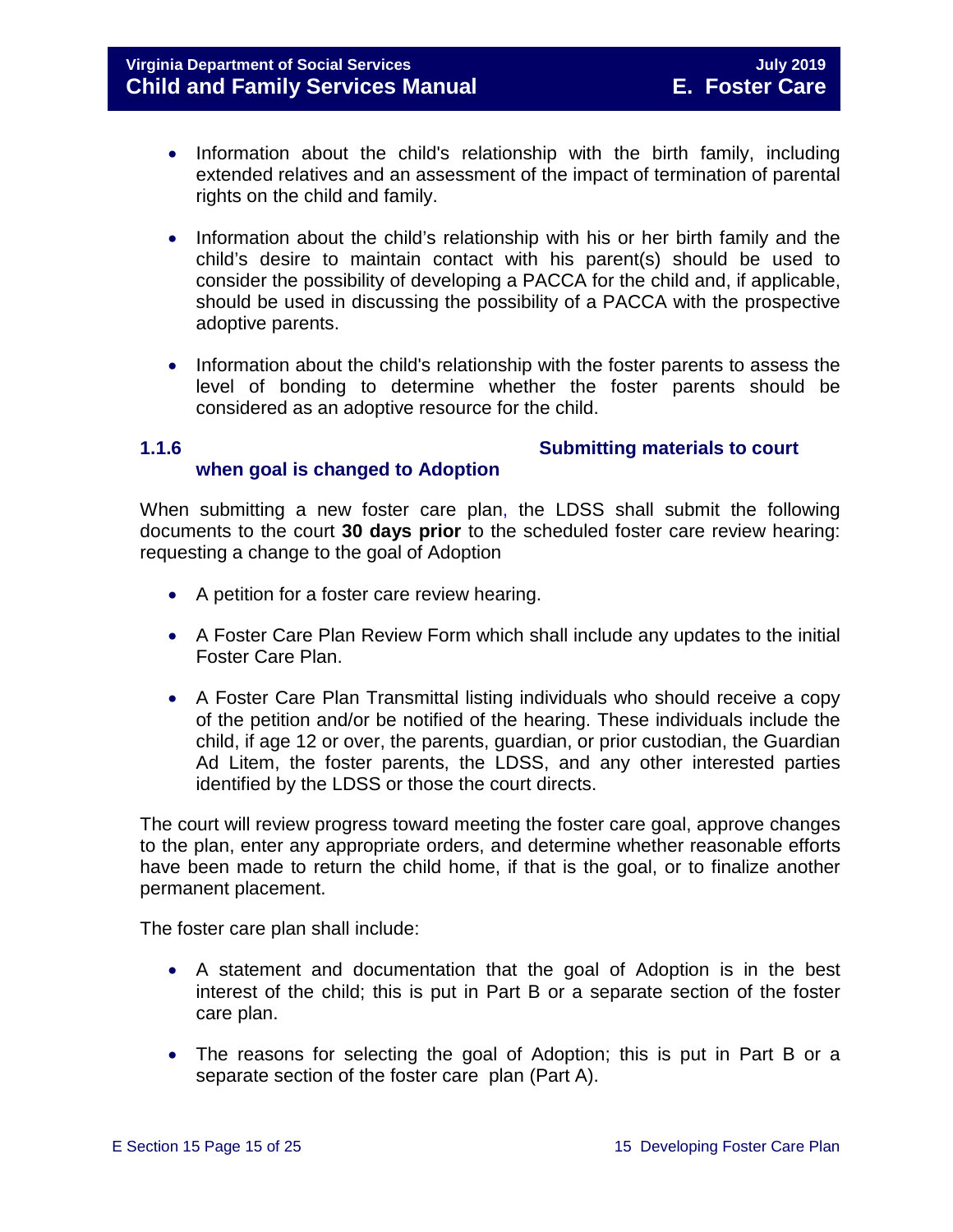#### **Virginia Department of Social Services July 2019 Child and Family Services Manual E. Foster Care**

- Ongoing services that will be provided to the child, birth parents, and the foster parents.
- The responsibilities of the parents or prior custodian included in the prior assessment and service plan and whether they have or have not met them; this is put in Part B or a separate section of the foster care plan. These responsibilities shall correspond with the responsibilities identified in the initial or any updated foster care plan.
- The specific action planned to identify and select an adoptive family and the specific services to be provided to prepare the child for an adoptive family. This includes services to:
	- o Build trust with the worker who will make the placement.
	- oGather all medical, psychological, social, and family background information for the child's permanent adoption record.
	- o Help the child deal with the past and be committed to an adoptive placement.
	- o Discuss with the child, adoptive parents, and biological parents regarding their desires for post-adoption contact and the availability of a PACCA.
	- oPre-placement services and activities with adoptive parents.
	- oServices to meet the child's needs while in foster care waiting for adoptive placement.
	- o Registration with AREVA or other adoption exchanges as well as other recruitment efforts (see [Section 9.9](https://fusion.dss.virginia.gov/Portals/%5bdfs%5d/Files/DFS%20Manuals/Foster%20Care%20Manuals/Foster%20Care%20Manual%2007-2019/section_9_achieving_permanency_goal_adoption.pdf#page=31) for information about AREVA).
	- oAssessment of the child's special needs for purposes of adoption assistance.
	- oServices for the birth parents including, but not limited to:
		- Services to help them separate from the child and support an adoptive placement.
		- Services to help parents deal with their loss, guilt, and other feelings related to the child.

oServices for the foster parent including, but not limited to:

 Services to gather pertinent information on the child's development and behavior.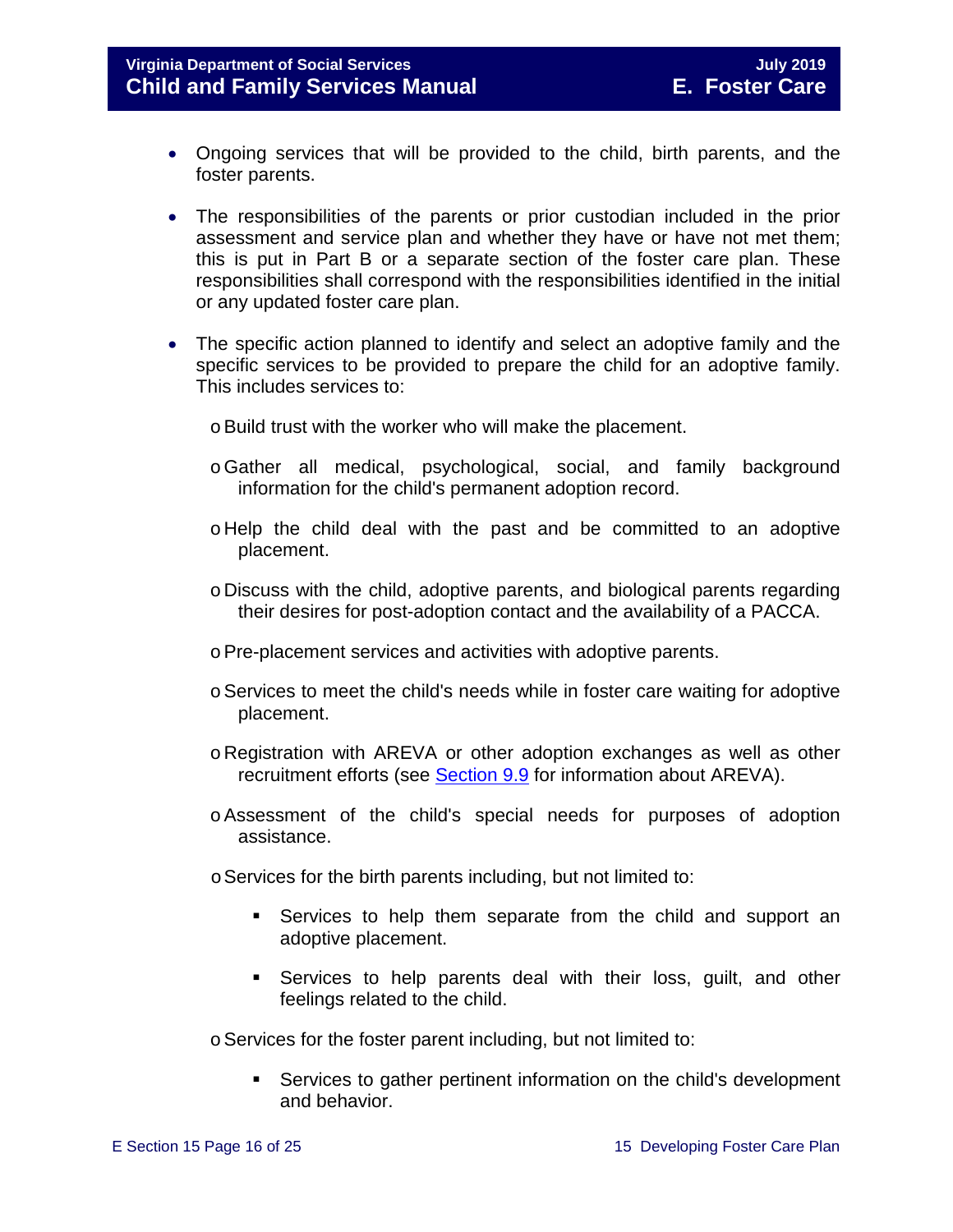- Assessment of the foster parents as a primary adoptive resource for the child or services to help the child move to an adoptive placement.
- Services that will assist the foster parents in meeting the needs of the child including their willingness and desire to consider a PACCA if they are to be the adoptive parents.

The specific services to be provided to the child and adoptive family after adoptive placement are not provided until after termination of parental rights has occurred. Upon submission of the plan and registration with AREVA, the services should be identified in the plan and offered.

### <span id="page-16-0"></span>**15.10 When child returns to foster care**

When a child's legal custody has been returned to his parents or prior custodians from the LDSS and the child subsequently returns to the custody of the LDSS, this is a new foster care episode. A new foster care plan shall be completed and all requirements for foster care plans met.

A child is considered to be on a trial home visit when he or she returns home to his parents or prior custodians from whom he was removed, but remains in the custody of the LDSS. When a child is removed from a trial home visit and returned to a foster care placement and the trial home visit exceeded six (6) months without a court order specifically extending the trial home visit, then the child is considered to be in a new foster care episode. A new foster care plan shall be completed and the timeline for court hearings and panel reviews begins from the date this new episode begins.

Children on trial home visits for six (6) months or less who are removed from the trial home visit continue with the existing foster care episode and the service planning and court timelines already in place.

### <span id="page-16-1"></span>**15.11 Appeals and fair hearings for specific foster care services**

Appeals shall be processed in accordance with Virginia legal requirements (§ [63.2-915](http://law.lis.virginia.gov/vacode/63.2-915/) and [22 VAC 40-201-115\)](http://law.lis.virginia.gov/admincode/title22/agency40/chapter201/section115) and procedures established by the Virginia Board of Social Services. For complete information, see [Appeals and Fair Hearings Unit Procedure](https://fusion.dss.virginia.gov/Portals/%5BAC%5D/Files/Appeals%2C%20Fair%20Hearings%20and%20Civil%20Rights/AFH_Procedure_Manual.pdf)  [Manual 2013](https://fusion.dss.virginia.gov/Portals/%5BAC%5D/Files/Appeals%2C%20Fair%20Hearings%20and%20Civil%20Rights/AFH_Procedure_Manual.pdf) or current manual if updated.

#### **for foster care services**

<span id="page-16-2"></span>**1.1.7 When hearings may be granted** 

Any individual whose claim for benefits available pursuant to 42 U.S.C. § 670 et seq. or whose claim for foster care services pursuant to  $\S$  [63.2-905](http://law.lis.virginia.gov/vacode/63.2-905/) is denied or is not acted upon by the local department with reasonable promptness shall have the right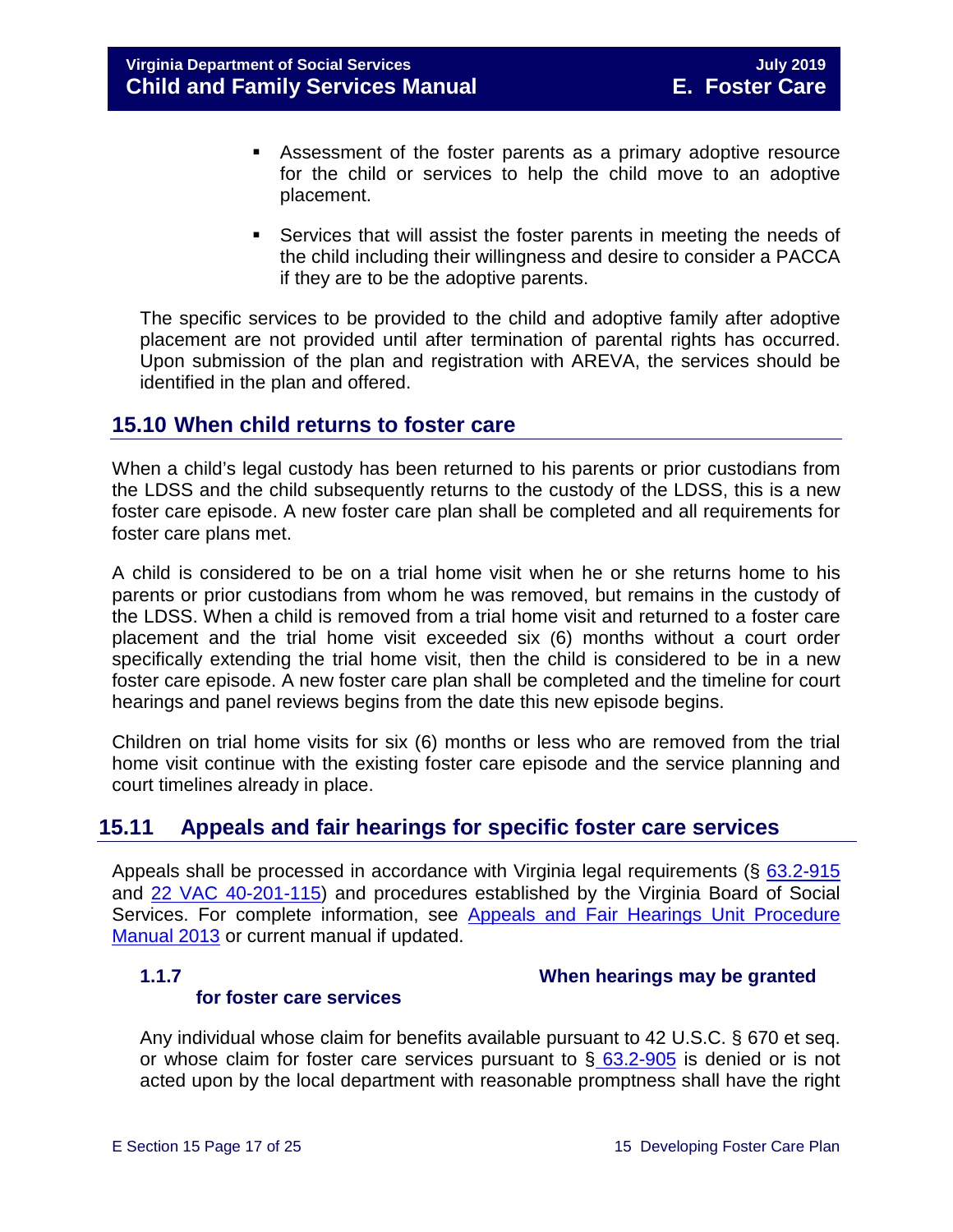to appeal to the Commissioner  $(\S$  [63.2-915\)](http://law.lis.virginia.gov/vacode/63.2-905/). Denied means the refusal to provide a claim for benefits [\(22 VAC 40-201-10\)](http://law.lis.virginia.gov/admincode/title22/agency40/chapter201/section10).

A hearing may be granted when the claim for foster care services includes the following services or placements:

- Foster care basic maintenance and enhanced maintenance payments.
- Foster care services in a foster care plan, specifically:
	- o Services in a foster care plan approved by the court.
	- o Foster care services identified in an individual family service plan developed by a family assessment and planning team or other multidisciplinary team and approved by the community policy and management team, pursuant to the Children's Services Act.
	- o Services in a transition plan for independent living services.
	- o Foster care prevention services in a prevention services plan.

Services shall be delineated in the services section of a written and approved foster care plan. If the service or placement is not in an approved foster care plan, then the denial is not subject to appeal.

- Placement of a child through a non-custodial foster care agreement between the parents or guardians of the child and the LDSS, where legal custody remains with the parents or guardians.
- Placement of a child for adoption when an approved family is available outside the locality with the legal custody of the child, in accordance with [Social Security Act, Title IV, § 471 \(a\) \(23\) \[42 USC 673\]](http://www.ssa.gov/OP_Home/ssact/title04/0471.htm) [\(22 VAC 40-201-10\)](http://law.lis.virginia.gov/admincode/title22/agency40/chapter201/section10).

A hearing need not be granted when the claim for foster care services includes, but is not limited to:

- Automatic maintenance payment adjustments required by state or federal law, unless the reason for the individual appeal is incorrect computation of the maintenance amount [\(22 VAC 40-201-115 B\)](http://law.lis.virginia.gov/admincode/title22/agency40/chapter201/section115).
- Decisions related to the placement of a child in foster care with a specific individual or family. Placement decisions of local boards are final when in accordance with the relevant provisions of title 16.1 of the Code of Virginia, except for the two placement decisions delineated above [\(22 VAC 40-201-](http://law.lis.virginia.gov/admincode/title22/agency40/chapter201/section115) [115 C\)](http://law.lis.virginia.gov/admincode/title22/agency40/chapter201/section115).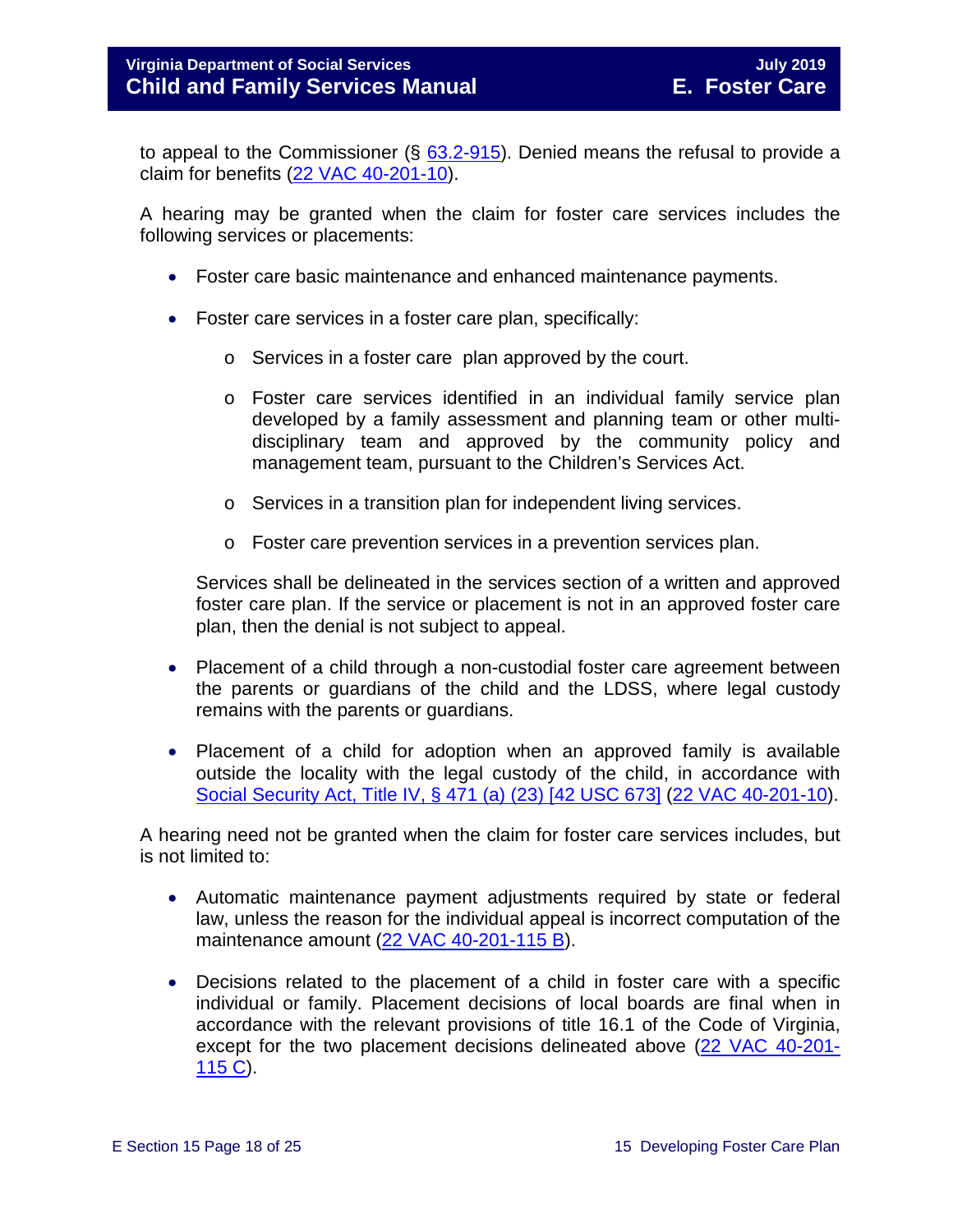The individual shall be allowed to request a hearing within 30 days after receiving written notice of the denial of a claim for benefit. The written notice shall inform the individual of the 30 day time limit to request a hearing. Within ninety (90) days of the individual's request for a hearing, the hearing shall be conducted, a decision reached, and the individual notified of the decision [\(22 VAC 40-201-115 G\)](http://law.lis.virginia.gov/admincode/title22/agency40/chapter201/section115).

#### <span id="page-18-1"></span><span id="page-18-0"></span>**1.1.8 Providing written notice**

The LDSS, or in those cases where the LDSS is not involved (i.e., the licensed child placing agency (LCPA), the family assessment and planning team (FAPT), or other multi-disciplinary team), shall provide timely notice of a decision to discontinue, terminate, suspend, or change foster care services or placements for the child as defined in [Section 15.12.1.](#page-16-2) Timely notice means the notice is mailed at least ten (10) days before the date the action becomes effective [\(22 VAC 40-201-115 F\).](http://law.lis.virginia.gov/admincode/title22/agency40/chapter201/section115)

The LDSS, or the LCPA, FAPT or other multi-disciplinary team, shall inform the individual in writing of the right to appeal the denial of benefit or the delay of a decision regarding a benefit at the time:

- The applicable foster care plan is written.
- Any action affecting the claim for benefit.
- A child comes into foster care. Written notice shall be provided to the birth parents or caretakers.
- The foster care agreement is signed. Written notice shall be provided to the guardian ad litem and to the foster parents.

The written notice shall include:

- The individual's right to a hearing.
- The method by which the individual may obtain a hearing.
- That the individual may be represented by an authorized representative, such as legal counsel, relative, friend, or other spokesperson, or the individual may represent self (22 VAC 40-201-115 E).

If the individual requests a hearing after receiving the written notice of the decision and at least **ten (10) days before** the date the action becomes effective, the benefit shall not be suspended, reduced, discontinued or terminated until a decision is rendered after a hearing, unless: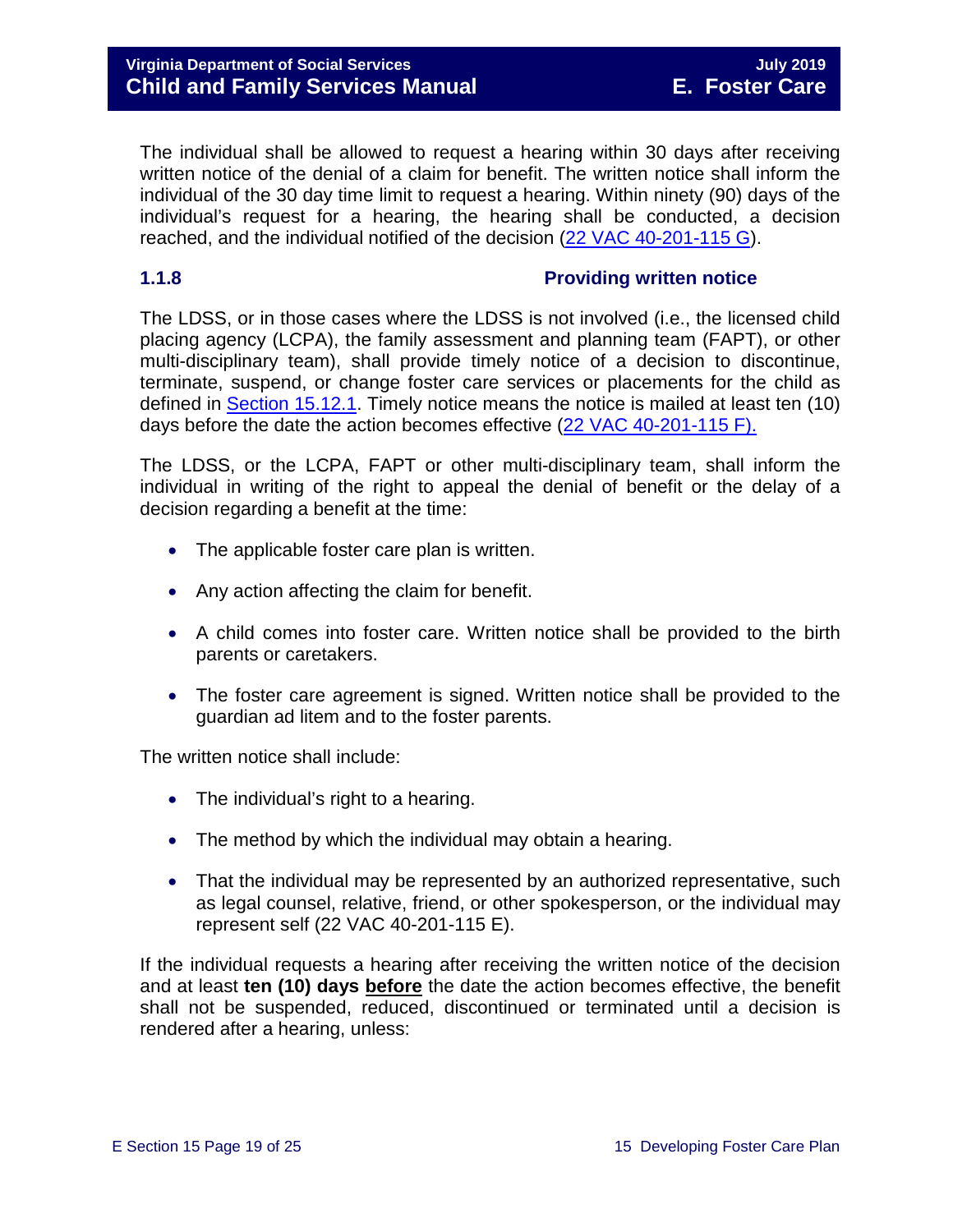- A determination is made at the hearing that the sole issue is one of state or federal law or policy, or change in state or federal law, and not one of incorrect benefit computation;
- A change affecting the individual's benefit occurs while the hearing decision is pending and the individual fails to request a hearing after notice of the change; or
- The individual specifically requests that he not receive continued benefits pending a hearing decision.

Such benefit is subject to recovery if the action is sustained at the hearing (22 VAC 40-201-115 F).

#### **1.1.9 Request for appeals**

The individual shall be allowed to request a fair hearing within 30 days after receiving written notice of the denial of foster care services as defined in [Section](#page-16-2)  [15.12.1.](#page-16-2) A person acting on behalf of the individual (e.g., a relative, friend, an attorney, or other spokesperson) may act as their authorized representative and request the hearing [\(See Family Services Appeal Request Form\).](https://fusion.dss.virginia.gov/Portals/%5Bdfs%5D/Files/DFS%20FORMS/Family%20Services-Generic%20Forms/Family%20Services%20Appeal%20Request.pdf)

Requests for appeals must be submitted in writing to:

#### <span id="page-19-1"></span><span id="page-19-0"></span>Appeals and Fair Hearings Unit Virginia Department of Social Services 801 East Main Street Richmond, VA 23219-2901

The LDSS must not prejudice or limit the individual's right to appeal a denial. The LDSS must assist the individual in submitting an appeal or in preparing the individual's case, if necessary. The LDSS has an affirmative duty to provide information and referral services to help the individual make use of any legal services available in the community.

#### **1.1.10 Validating the appeal**

The LDSS will receive a copy of the individual's appeal request and a validation form from the Appeals and Fair Hearings Unit. The LDSS must specify:

- The action taken by the LDSS.
- The date of the notice of action.
- Whether or not the benefit has been continued during the appeal process.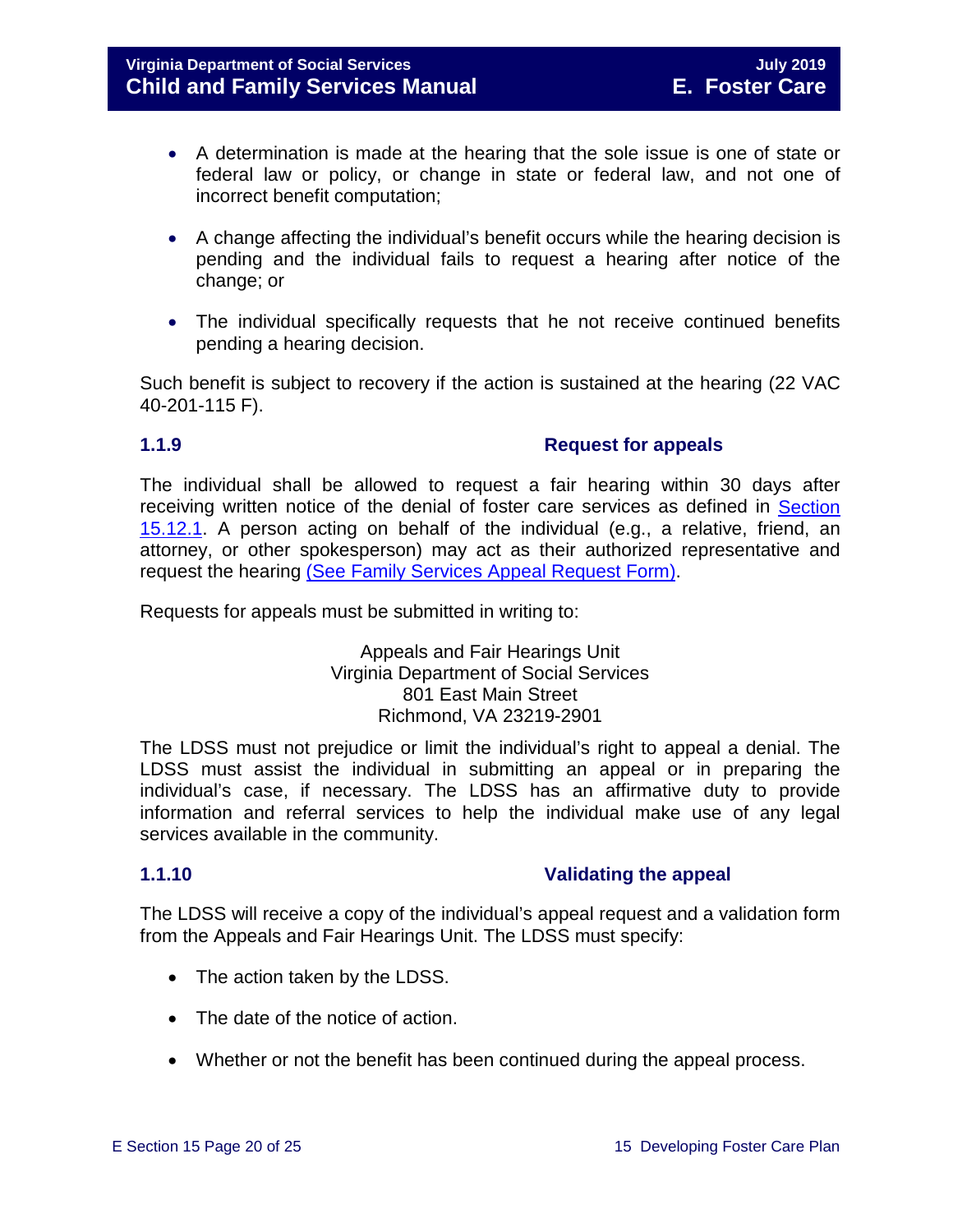The LDSS must return the completed validation form and a copy of the Notice of Action within **five (5) working days** to the hearing officer.

When the hearing officer determines the appeal request is valid, the LDSS and the individual are notified in writing of the date for the Administrative Hearing. Written notice of the hearing date is provided at least **ten (10) days** prior to the date for the Administrative Hearing. The notice includes information about the appeal rights of the individual. The hearing is scheduled and conducted at a time, date, and place convenient to the individual. It is usually conducted by teleconference. The hearing officer will order continuation of benefit where required, if the LDSS has not already taken such action.

If the individual requests a hearing within ten (10) days after the date the action becomes effective, the hearing officer may require that the benefit shall be reinstated and continued until a decision is rendered at the hearing, unless:

- The individual specifically requests that continued benefit not be paid pending the hearing decision;
- In any case where action was taken without timely notice and the individual requests a hearing within ten (10) days of the mailing of the notice of the action, and a determination is made at the hearing that the sole issue is one of state or federal law or policy, and the hearing officer determines that the action resulted from other than the application of state or federal law or policy, or a change in state or federal law, unless the individual specifically requests that he not receive continued benefits pending the hearing decision [\(22 VAC](http://law.lis.virginia.gov/admincode/title22/agency40/chapter201/section115)  [40-201-115 H\)](http://law.lis.virginia.gov/admincode/title22/agency40/chapter201/section115).

When the hearing officer determines the appeal request is invalid, the LDSS and individual receive written notification with an explanation of the reason for the determination that an administrative appeal hearing cannot be granted.

A copy of the completed validation form, the Notice of Action, and the written notification from the hearing officer shall be placed in the child's foster care paper case record.

For complete information, see [Appeals and Fair Hearings Unit Procedure Manual](https://fusion.dss.virginia.gov/Portals/%5BAC%5D/Files/Appeals%2C%20Fair%20Hearings%20and%20Civil%20Rights/AFH_Procedure_Manual.pdf)  [2013](https://fusion.dss.virginia.gov/Portals/%5BAC%5D/Files/Appeals%2C%20Fair%20Hearings%20and%20Civil%20Rights/AFH_Procedure_Manual.pdf) or current manual if updated.

#### <span id="page-20-0"></span>**1.1.11 Summary of Facts**

Upon receiving notification of the scheduled administrative hearing, the LDSS must prepare a Summary of Facts of the case [\(See Summary of Facts Form\).](https://fusion.dss.virginia.gov/Portals/%5Bdfs%5D/Files/DFS%20FORMS/Family%20Services-Generic%20Forms/Family%20Services%20Summary%20of%20Facts.pdf) A copy of the summary should be received by the hearing officer and the individual at least **five (5) days** prior to the hearing.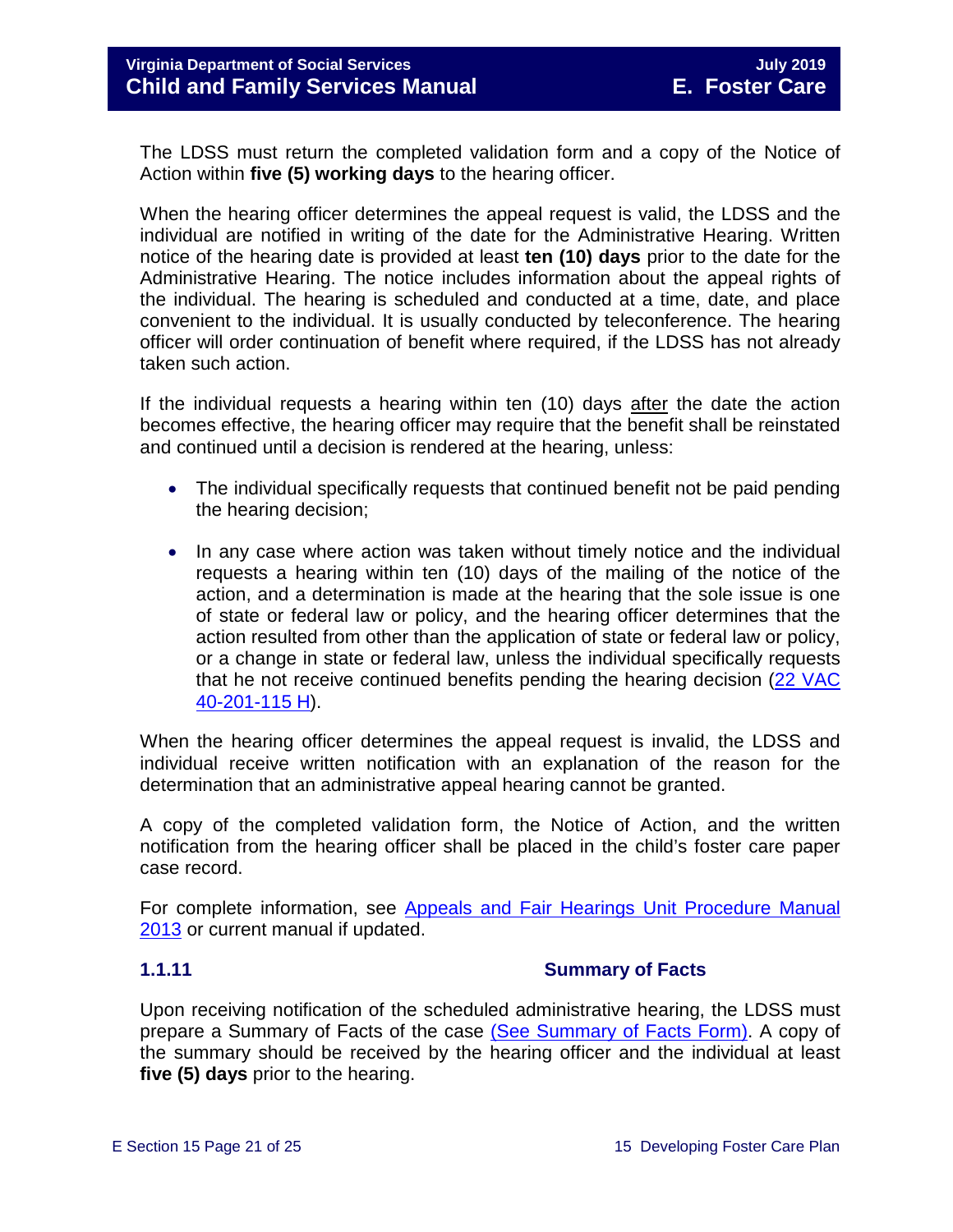The summary should include:

- Identifying case information.
	- o Name of LDSS.
	- o Name and address of child and individual.
	- o Foster care case number.
- All relevant information about the action being appealed.
	- oStatement of issue (e.g., the specific foster care service or placement that was denied as defined in [Section 15.12.1;](#page-16-2) the determination by the LDSS; the type, amount, and date of maintenance payment, service, and/or placement that was denied; the alleged failure of the LDSS to act promptly).
	- oLogical, chronological sequence of events which led to the action taken by the LDSS (e.g., specific dates; actions that occurred or did not occur; LDSS actions to resolve the issues). The LDSS should assume that the reader is not familiar with the facts of the case or the program policy.
	- o Description of specific calculations and policy or guidance used to determine amounts, when applicable. If specific figures are disputed, the reasons underlying the dispute must be addressed.
	- oThe individual's request for and date of appeal, including quoted words from the individual regarding the issue and their reasons for appealing.
- Specific citation(s) and language quoted from law, policy, and/or the guidance manual on which LDSS action was based.
- Relevant provisions of the service plan or agreement, as applicable (e.g., number of hours, number of service units, period of time authorized, provisions).
- Copies of all other relevant documentation regarding the action being appealed (e.g., documents submitted, notices, forms, letters).
- Signature of LDSS Director and date.

The Summary of Facts, including all attachments, must be signed and sent to the individual, their representative if any, and the hearing officer.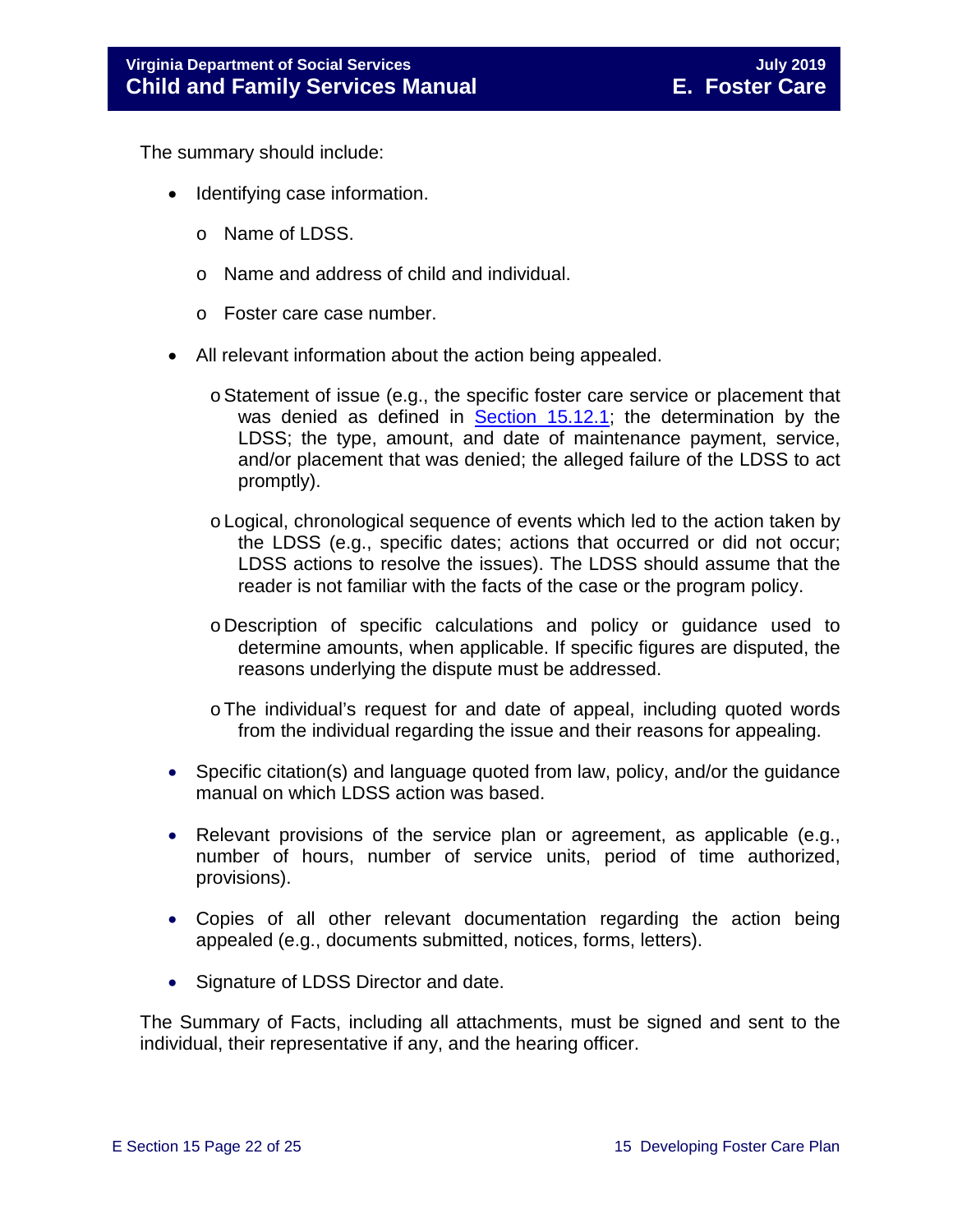A copy of the Summary of Facts shall be placed in the child's foster care paper case record.

For complete information, see [Appeals and Fair Hearings Unit Procedure Manual](https://fusion.dss.virginia.gov/Portals/%5BAC%5D/Files/Appeals%2C%20Fair%20Hearings%20and%20Civil%20Rights/AFH_Procedure_Manual.pdf)  [2013](https://fusion.dss.virginia.gov/Portals/%5BAC%5D/Files/Appeals%2C%20Fair%20Hearings%20and%20Civil%20Rights/AFH_Procedure_Manual.pdf) or current manual if updated.

#### <span id="page-22-0"></span>**1.1.12 Administrative Hearing**

The formal administrative hearing is conducted by the VDSS hearing officer. The hearing officer is an impartial person charged by the Commissioner to hear appeals and decide if the LDSS followed policy and procedure in making a decision. The hearing shall include consideration of the denial of a claim for benefits or the failure of the LDSS to act with reasonable promptness on a request for a benefit for the individual [\(22 VAC 40-201-115 K\)](http://law.lis.virginia.gov/admincode/title22/agency40/chapter201/section115).

At the hearing, the individual and/or their authorized representative will have adequate opportunity to:

- Examine all documents and records used at the hearing, including information relied upon by the LDSS, the LCPA, the FAPT, or other multi-disciplinary team in considering the request for a benefit to the extent that the information does not violate confidentiality requirements.
- Present the case.
- Bring witnesses.
- Establish all pertinent facts and circumstances.
- Advance any arguments without undue interference.
- Question or refute any testimony or evidence, including the opportunity to confront and cross-examine witnesses [\(22 VAC 40-201-115 L\)](http://law.lis.virginia.gov/admincode/title22/agency40/chapter201/section115).

The LDSS will have the opportunity to:

- Clarify or modify its statements contained in the Summary of Facts.
- Question the individual and his witnesses on the salient issue(s).
- Examine all documents submitted by the individual or their authorized representative.

Only relevant evidence related to the issue(s) being appealed is admissible at the hearing.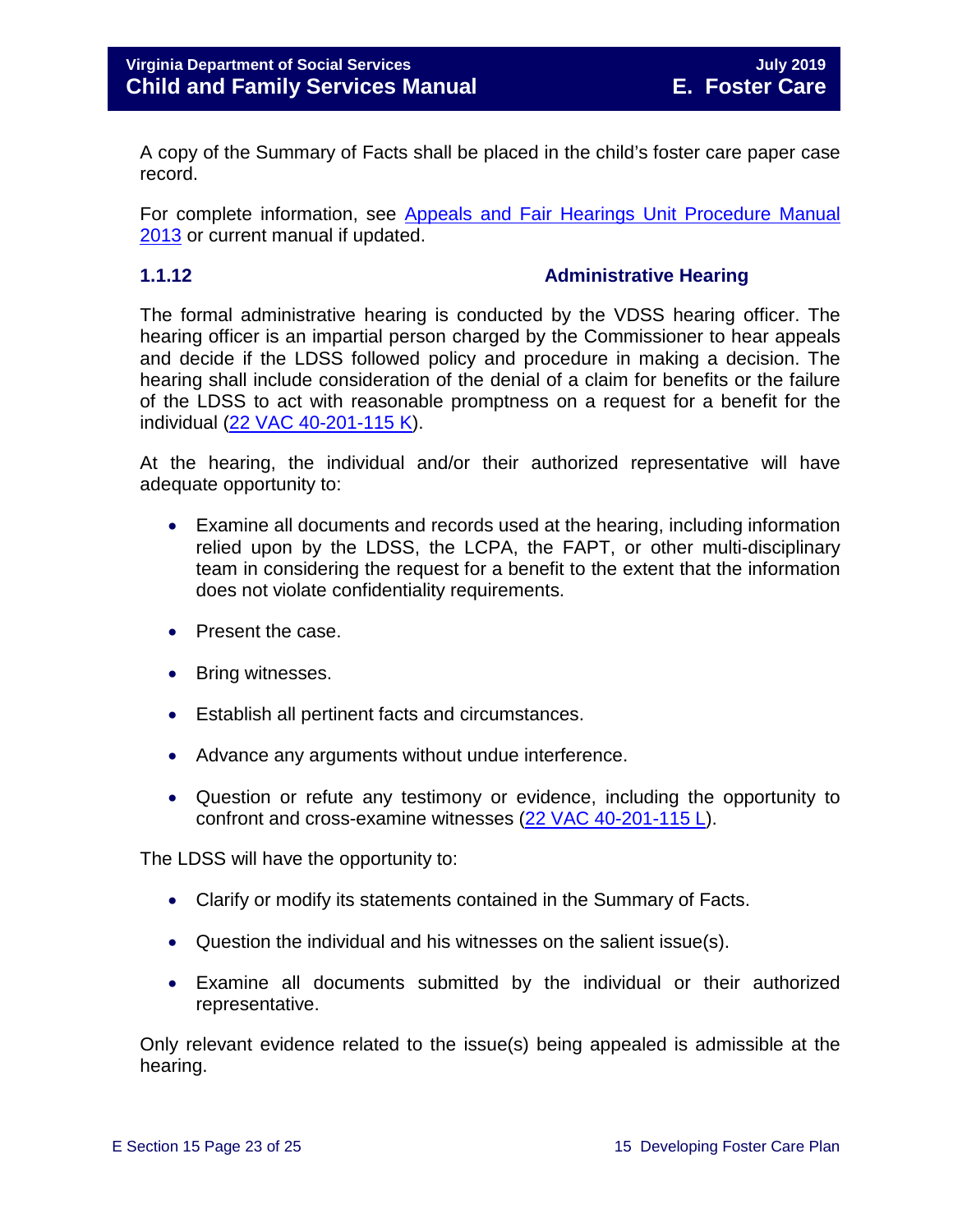There is a legal presumption that the LDSS acted in accordance with law and policy and the burden of proof is on the individual to demonstrate LDSS error.

The decision of the hearing officer shall be based exclusively on the evidence and other materials (i.e., documents or testaments) introduced at the hearing. Evidence includes all applicable laws, regulations, policies, and guidance manuals.

The hearing officer shall notify the LDSS and individuals in writing of its decision on the appeal within 90 days following the date the appeal request was received by the VDSS, except when a postponement was requested. If the hearing was postponed, the time limit will be extended for as many days as the hearing was postponed. The decision shall consist of a memorandum decision summarizing the facts and identifying the state or federal law, regulation, policy and guidance supporting the decision.

The decision of the hearing officer is final and binding when the decision is mailed to the LDSS and the individual. When the hearing decision is favorable to the individual, the LDSS, LCPA, FAPT or other multi-disciplinary team shall promptly begin the process to provide the requested service, or in the case of foster care maintenance, make corrective payments retroactively to the date the incorrect action was taken, unless foster care maintenance payments were continued pending the hearing decision. The LDSS must ensure that administrative action is taken to implement the hearing officer's decision no later than **ten (10) working days** following the date of the decision, regardless of whether the individual requests further review by the Circuit Court. See the Appeals and Fair Hearings Unit [Procedure Manual 2013](https://fusion.dss.virginia.gov/Portals/%5BAC%5D/Files/Appeals%2C%20Fair%20Hearings%20and%20Civil%20Rights/AFH_Procedure_Manual.pdf) for exceptions to implementation within this time period. After corrective action is taken, the LDSS must notify the individual and the hearing officer in writing that the agency has complied with the decision.

All documents from the hearing, the written memorandum decision of the hearing officer, and the LDSS written notice documenting compliance with the decision, when applicable, shall be placed in the child's foster care paper case record.

For complete information, see Appeals and Fair Hearings Unit Procedure Manual [2013](https://fusion.dss.virginia.gov/Portals/%5BAC%5D/Files/Appeals%2C%20Fair%20Hearings%20and%20Civil%20Rights/AFH_Procedure_Manual.pdf) or current manual if updated.

#### <span id="page-23-0"></span>**1.1.13 Withdrawal statement**

If the LDSS and individual resolve the issue at any time after the Appeals and Fair Hearings Unit receives the individuals' request for an Administrative Review Hearing, the individual must provide a written statement withdrawing the appeal request. The withdrawal statement is sent to the hearing officer with a copy to the LDSS. The withdrawal statement shall be placed in the child's foster care paper case record.